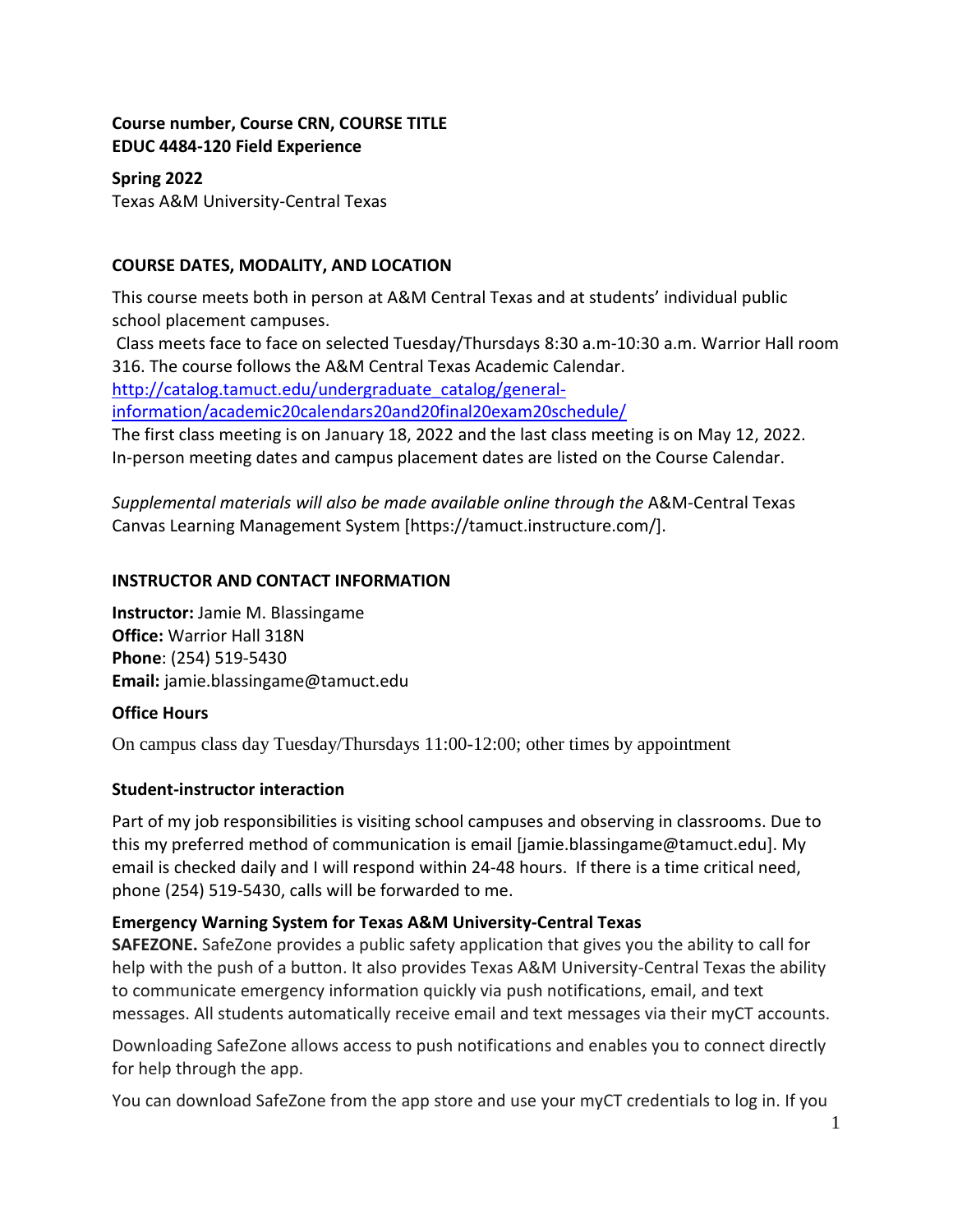would like more information, you can visit the [SafeZone](about:blank) website [www.safezoneapp.com].

To register SafeZone on your phone, please follow these 3 easy steps*:*

- 1. Download the SafeZone App from your phone store using the link below:
	- o [iPhone/iPad:](about:blank) [https://apps.apple.com/app/safezone/id533054756]
	- o [Android Phone / Tablet](about:blank)

[https://play.google.com/store/apps/details?id=com.criticalarc.safezoneapp]

- 2. Launch the app and enter your myCT email address (e.g.  ${name}$ ) $@t$ amuct.edu)
- 3. Complete your profile and accept the terms of service

# **COURSE INFORMATION**

# **Course Overview and description**

Course Description: Supervised field-based experiences in public school classrooms. Major emphasis is placed on the identification and exploration of instructional strategies, the learning environment, and professional practices designed to prepare for clinical teaching. This course should be taken in the third block of the teacher education program. Prerequisite: Admission to teacher education program.

## **Course Objective or Goal**

Students will engage in a continuous cycle of learn/apply/reflect/refine related to instructional planning, instructional delivery, creating a learner/learning centered classroom environment, professional growth and dispositions, and developing cultural efficacy in the classroom.

# **Student Learning Outcomes**

The learner will

SLO 1: communicate consistently, clearly, and respectfully with all members of the campus community, administrators, and staff.

SLO 2: adhere to the Code of Ethics for Texas Educators, including policies and procedures at the specific placement school/campus/district.

SLO 3: reflect on instructional planning and delivery in the context of the learning environment.

SLO 4: develop an action plan for professional development.

# **Required Reading and Textbook(s)**

Yardsticks: Child and Adolescent Development Age 4-14, Chip Wood ISBN 978-1-892989-89-5 The New Art and Science of Teaching, Robert J. Marzano ISBN 9781943874965 Textbooks are available in the Hanik Bookstore

Pre-Practicum and Clinical Teaching Manual (provided electronically from course instructor) Texas Essential Knowledge and Skills [TEKS] that corresponds to you public school campus placement. The TEKS can be accessed at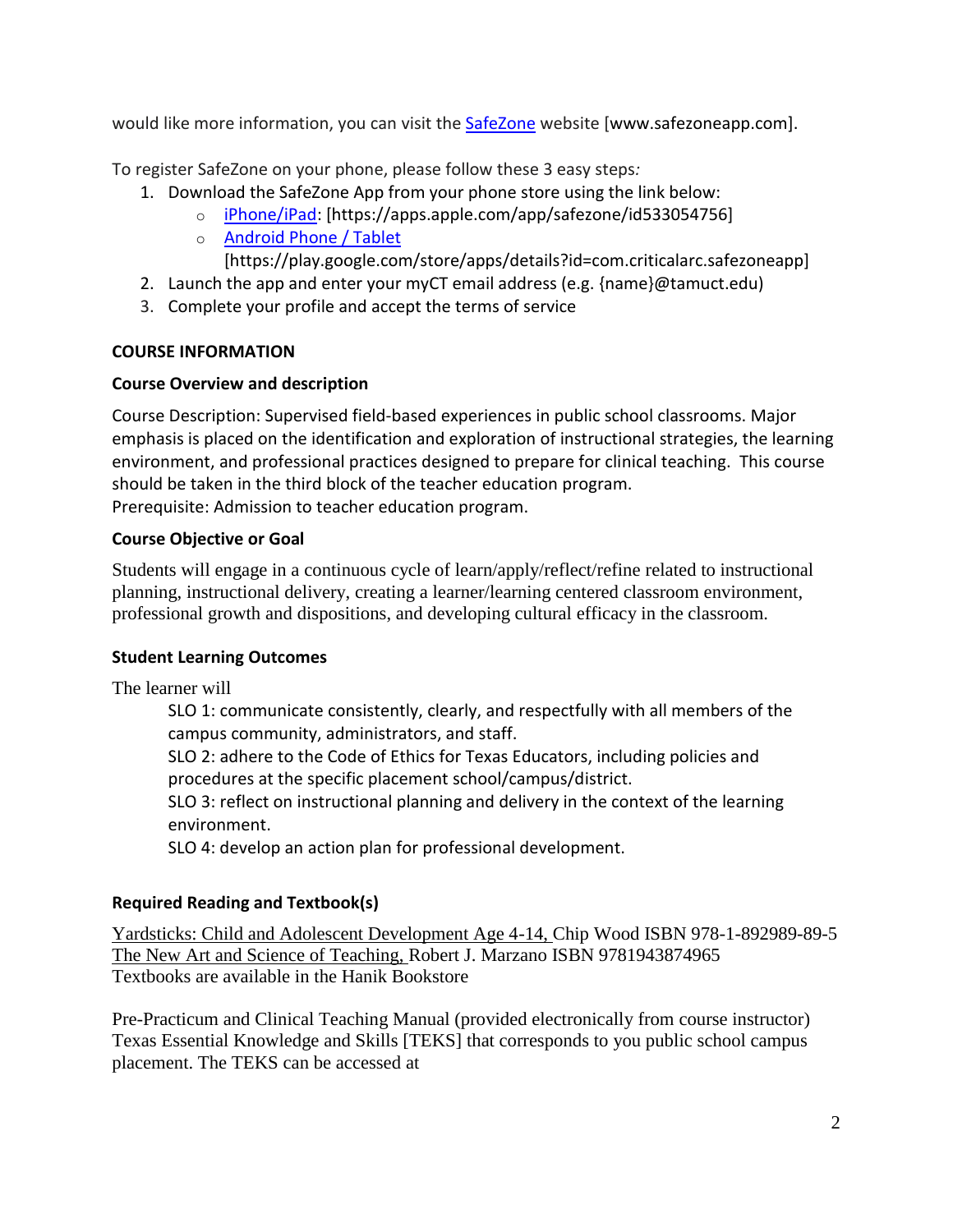<https://tea.texas.gov/academics/curriculum-standards/teks/texas-essential-knowledge-and-skills>

#### **COURSE REQUIREMENTS**

This course is a combination of class work and field work. Assignments may be modified and timelines adjusted at the discretion of the course instructor in order to maximize the course/field experience.

#### EDUC 4484

Assignments are graded on a scale of 1-5. Reference the Grading Rubric for detailed explanations of expectations, points and point conversion to percent for grading purposes.

#### 1. **Campus Placement Schedule** SLO 1

- a. Due January 27
- b. Form: Schedule Template
- c. Schedule of hours you will be on your placement campus
- 2. **First Days of School** SLO 1, 2, 4
	- a. Due February 8
	- b. Written paper and artifacts. Assignment outline provided
	- c. Assesses your understanding and experience related to preparation and campus processes necessary to successfully launch the school year

#### **3. Professional Opportunities** SLO 1,2,4

- a. Due March 8 (checkpoint) May 5 (complete)
- b. Template provided (WORD format), save/submit as pdf.
- c. A record of experiences as part of a campus team that takes place outside of the classroom routines

#### 4. **Weekly Reflection Journal** SLO 1,2,3,4

- a. Due February 11, March 4, April 7, May 5
- b. Outline, instructions and prompts provided
- c. Note: The Reflection Journal assesses the students' understanding of the C-TESS rubrics, required placement campus focuses, text readings and synthesis of the learning/doing/reflecting/refining cycle of teaching

#### **5. Teacher Toolbox E-Portfolio** SLO 2,3,4

- a. Due May 5
- b. Assignment outline and instructions provided
- c. An electronic collection of idea, tips, tricks and other cool stuff that you will use as a classroom teacher

#### 6. **Action Plan for Professional Development** SLO 1,2,3,4

- a. Due March 5 (checkpoint) and May 10 (complete)
- b. Template provided
- c. Assesses your experiences and growth as you take on the role of classroom teacher. Reflects your understanding of reinforcements/refinements, goals setting and action steps for continued professional growth

#### **7. Classroom Management Plan** 1,4

**a.** Due April 28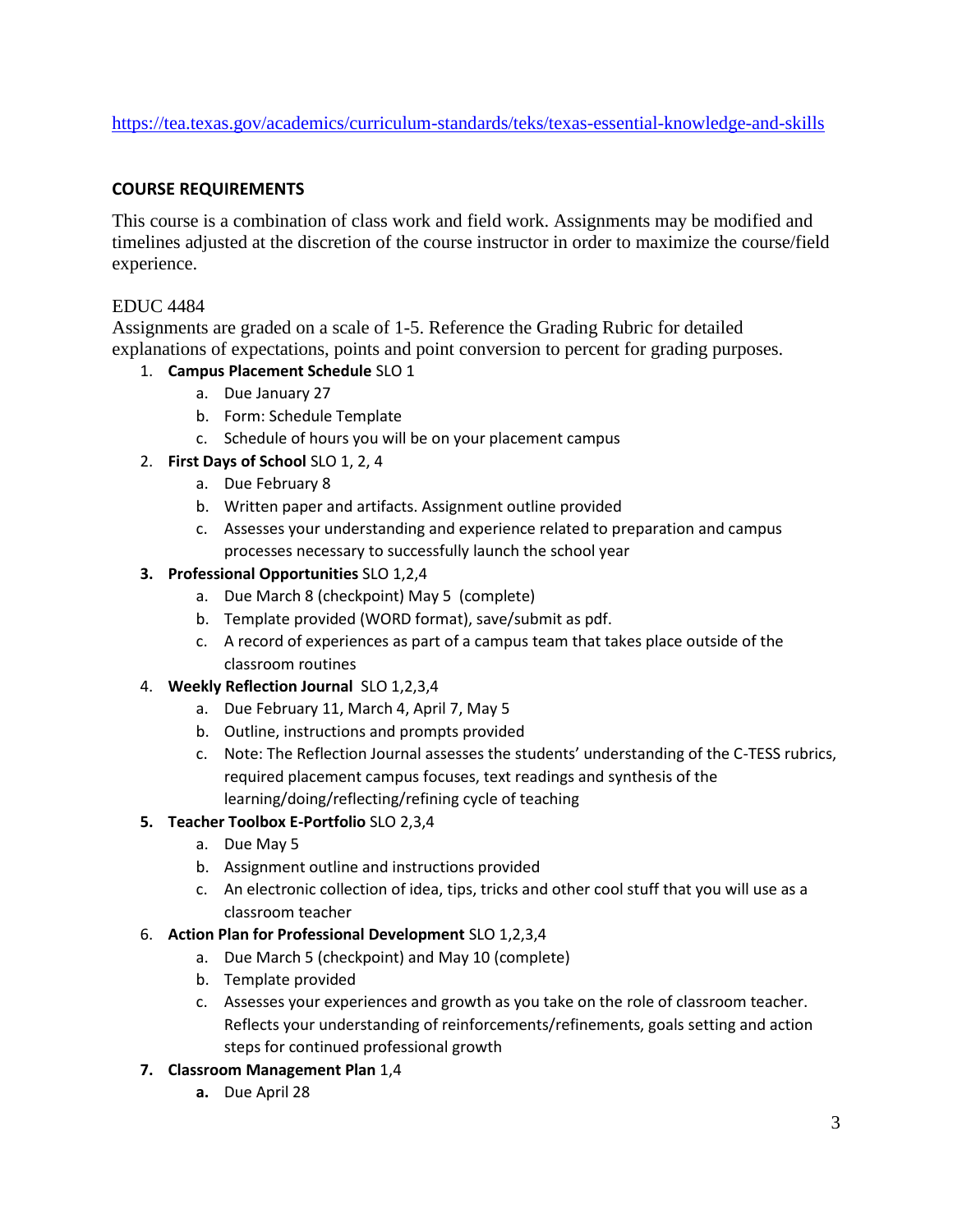- **b.** Template provided
- **c.** You will explore your own philosophy of managing a classroom, collect artifacts/ideas, and create a document that will be useful to you as you begin full time teaching

#### **8. 2+2 Targeted Observations** SLO 1,3,4

- **a.** Due April 21
- **b.** Observation checklist/form provided
- **c.** As part of your professional growth plan, you will observe your mentor twice, and two other teachers at your placement campus. The observations will be tied to your growth goals

#### **9. Plan for Learning Lesson Plan** SLO 3

- **a.** Due 3 days prior to summative observation/May 5
- **b.** Template provided
- **c.** This document will be used as a learning tool and it is the lesson plan template you will use when planning your summative observation and evaluation

#### **10. Post Conference Reflection** SLO 3,4

- **a.** Due 48 hours after the formal observation/May 5
- **b.** Template provided
- **c.** You will reflect on the outcome of your formally observed lesson, post conference and observer input and identify reinforcements/refinements based on that feedback

#### **11. Mini-Quizzes (5)** SLO 1,2,3,4

- a. Dates TBD in advance
- b. Assesses course topics/Confidentiality/FERPA/Copyright & Acceptable Use and other topics assessed on the PPR test
- 12. **Formal Observation with Written Feedback** SLO 2,3,4
	- a. Scheduled between April 13-May 5
	- b. Your summative lesson presentation will be formally observed and evaluated using the Clinical Teacher Evaluation & Support System (C-TESS) rubric
	- c. You will receive written feedback via the observation document
- Mock lessons and Teaching Video Clip analyses will be done in the round table "Reflect, React, Reboot" sessions at the beginning of each at-university class beginning Sept. 2 SLO 1,2,3,4

## **Attendance**

**Placement Campus:** Students are expected to arrive promptly at their placement campuses on each scheduled field placement day. If you are going to be absent from your field placement you **must notify your mentor and your course instructor at your earliest opportunity!** If you are absent on a scheduled field placement day you must arrange make up days/times with your campus mentor. You will maintain a **Record of Hours for Field Experience for Undergraduate** log which will be signed by you and your mentor on each field experience day. It is your responsibility to keep up with your field experience log. This is an official record and is part of your documentation for certification.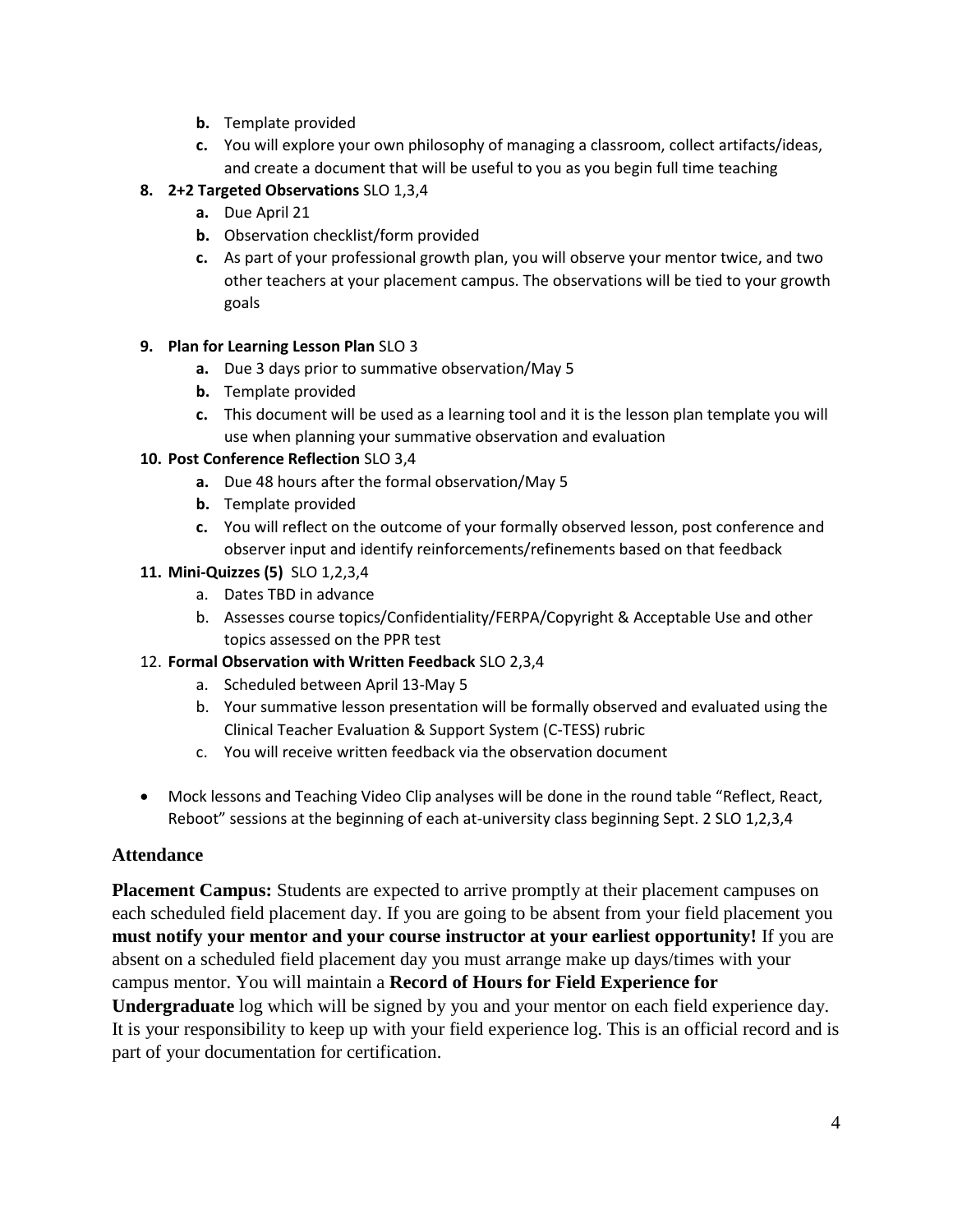**Class Meetings:** You are expected to be on time and present for each class meeting. An essential part of this course is peer collaboration and peer critique which cannot be replicated virtually.

If you must be absent on a class meeting day, you are required to notify your instructor at your first opportunity. The course meetings are recorded and posted in the CANVAS modules. If you must be absent you will be required to view the class meeting video in its entirely and write a two (2) page synopsis of your reflection on the course lecture and discussion via email to the course instructor.

# **Grading Criteria Rubric and Conversion**

**EDUC 4484 is a pass/fail course. All assignments must be completed with a rubric rating of 3 or greater. Assignments that score less than 3 must be corrected and resubmitted.**

| $5 = 100$                                                                                                                                                                                                                                                 | $4.5=$ | $4 = 90$                                                                                                                                                                                                         | $3.5=$ | $3 = 80$                                                                                                                         | $2.5=$ | $2 = 70$                                                                                                                                                                                                                            | $1 = 60$                                                                                                                                                                                                                       | $0 = 50$                                                                                                                                                                              |
|-----------------------------------------------------------------------------------------------------------------------------------------------------------------------------------------------------------------------------------------------------------|--------|------------------------------------------------------------------------------------------------------------------------------------------------------------------------------------------------------------------|--------|----------------------------------------------------------------------------------------------------------------------------------|--------|-------------------------------------------------------------------------------------------------------------------------------------------------------------------------------------------------------------------------------------|--------------------------------------------------------------------------------------------------------------------------------------------------------------------------------------------------------------------------------|---------------------------------------------------------------------------------------------------------------------------------------------------------------------------------------|
| <b>Exceeds</b><br>expectatio<br>ns, work is<br>exemplary<br>in its<br>content,<br>supporting<br>evidence<br>and<br>elaboratio<br>n that is<br>novel/thou<br>ght-<br>provoking<br>or contains<br>elements<br>that<br>exceed the<br>requireme<br>nts of the | 95     | Meets all<br>expectati<br>ons, work<br>is<br>adequate<br>and<br>contains<br>succinct<br>elaborati<br>on.<br>Evidence<br>is factual.<br>All<br>requirem<br>ents of<br>the<br>assignme<br>nt are<br>addresse<br>d. | 85     | Meets<br>most<br>expectati<br>ons,<br>elaborati<br>on is<br>minimal<br>or<br>excessive<br>/off topic.<br>Evidence<br>is factual. | 75     | <b>Meets</b><br>basic<br>expectatio<br>ns but<br>elaboratio<br>n was<br>insufficient<br>and/or<br>supporting<br>evidence<br>was<br>insufficient<br>/off topic/<br>inaccurate.<br>Assignmen<br>t had<br>missing<br>requireme<br>nts. | Incomplete.<br>The topic or<br>assignment<br>was minimally<br>addressed,<br>but<br>supporting<br>evidence was<br>missing or<br>inaccurate.<br>Some<br>components<br>of the<br>assignment<br>were not<br>addressed/mi<br>ssing. | Incomplet<br>e.<br>The<br>requirem<br>ents of<br>the<br>assignme<br>nt were<br>not<br>addresse<br>d or<br>significan<br>t<br>compone<br>nts of the<br>assignme<br>nt were<br>missing. |
| assignmen<br>t.                                                                                                                                                                                                                                           |        |                                                                                                                                                                                                                  |        |                                                                                                                                  |        |                                                                                                                                                                                                                                     |                                                                                                                                                                                                                                |                                                                                                                                                                                       |
| <b>NO</b><br>mechanical<br>or<br>convention<br>of<br>language<br>errors.                                                                                                                                                                                  |        | Minor<br>mechanic<br>al and/or<br>conventio<br>n of<br>language<br>errors 0-1                                                                                                                                    |        | Some<br>mechanic<br>al and/or<br>conventio<br>n of<br>language<br>errors 2-3                                                     |        | Some<br>mechanica<br>I and/or<br>conventio<br>n of<br>language<br>errors 4-5                                                                                                                                                        | Significant<br>mechanical<br>and/or<br>Conventions<br>of language<br>errors 6-8                                                                                                                                                | Significan<br>$\ddagger$<br>mechanic<br>al and/or<br>conventio<br>ns of<br>language<br>errors 8+                                                                                      |

Basic Grading Rubric for Written Work and Course Assignments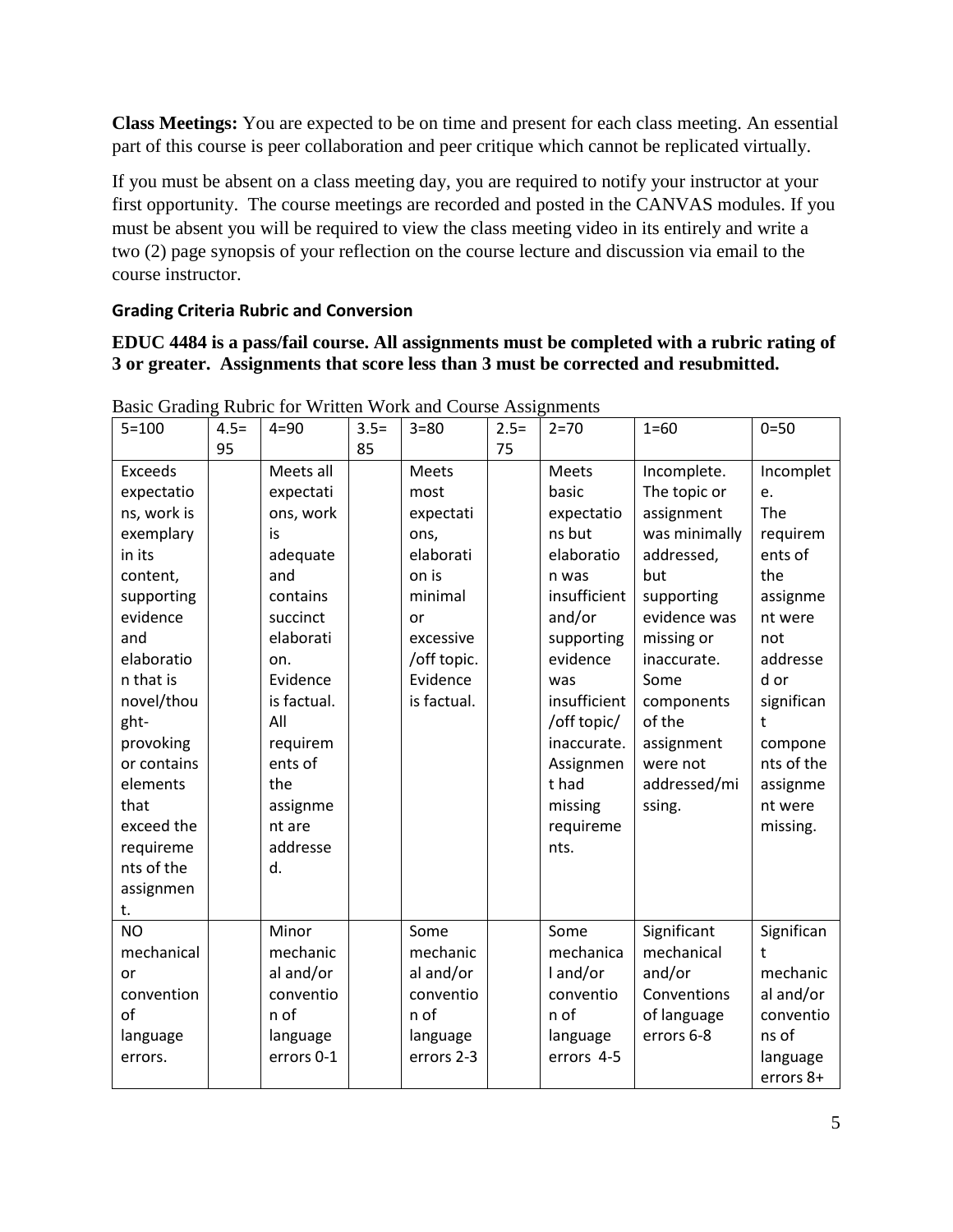#### Basic Rubric for Class Participation

| $5 = 100$  | $4.5=$ | $4 = 90$    | $3.5=$ | $3 = 80$    | $2.5=$ | $2 = 70$     | $1 = 60$     | $0 = 50$     |
|------------|--------|-------------|--------|-------------|--------|--------------|--------------|--------------|
|            | 95     |             | 85     |             | 75     |              |              |              |
| Excellent  |        | Well        |        | Adequate    |        | Preparation  | Preparatio   | Was not      |
| preparati  |        | prepared,   |        | preparatio  |        | minimally    | n not        | prepared,    |
| on,        |        | participati |        | n, some     |        | evident,     | evident,     | did not      |
| additional |        | on          |        | participati |        | minimal      | yes/no       | participate. |
| research,  |        | evident     |        | on,         |        | participatio | answers,     | Any group    |
| elaborati  |        | througho    |        | answers     |        | n, minimal   | no           | dynamic      |
| on         |        | ut,         |        | more than   |        | elaboration  | elaboration  | that         |
| supporte   |        | thoughtfu   |        | yes/no      |        | . Some       |              | violates     |
| d          |        |             |        | but lacked  |        | violations   | Violation of | the rights   |
| reflection |        | elaborati   |        | sufficient  |        | of group     | group        | of others,   |
| and/or     |        | on.         |        | elaboratio  |        | etiquette    | dynamics     | is offensive |
| added      |        | Conventio   |        | n. Met the  |        | (monopolizi  | (inappropri  | or socially  |
| new        |        | ns of       |        | conventio   |        | ng,          | ate          | inappropri   |
| informati  |        | group       |        | ns of       |        | speaking     | comments,    | ate.         |
| on.        |        | etiquette   |        | group       |        | out of turn, | rude,        |              |
| Exemplar   |        | evident,    |        | etiquette   |        | discourteou  | disrespectf  |              |
| y group    |        | courteous   |        |             |        | s)           | ul)          |              |
| dynamics   |        | and         |        |             |        |              |              |              |
|            |        | respectful  |        |             |        |              |              |              |

#### **Posting of Grades**

Grades will be posted in the Canvas Grade Book. Assignments will be graded and posted within 5 days being received by the course instructor.

#### **Grading Policies**

Unless approved by the course instructor, late assignments will have .5 point [on a 5-point scale] deducted for each day the assignment is past due. As stated above, to receive credit the assignment must have a score of 3 or greater. Late assignments scoring less than 3 will require additional work or research in order to be accepted for credit.

#### **COURSE OUTLINE AND CALENDAR**

#### **Complete Course Calendar**

Tasks and Topics may be adjusted at the discretion of the course instructor in order to maximize the course experience and align with field work.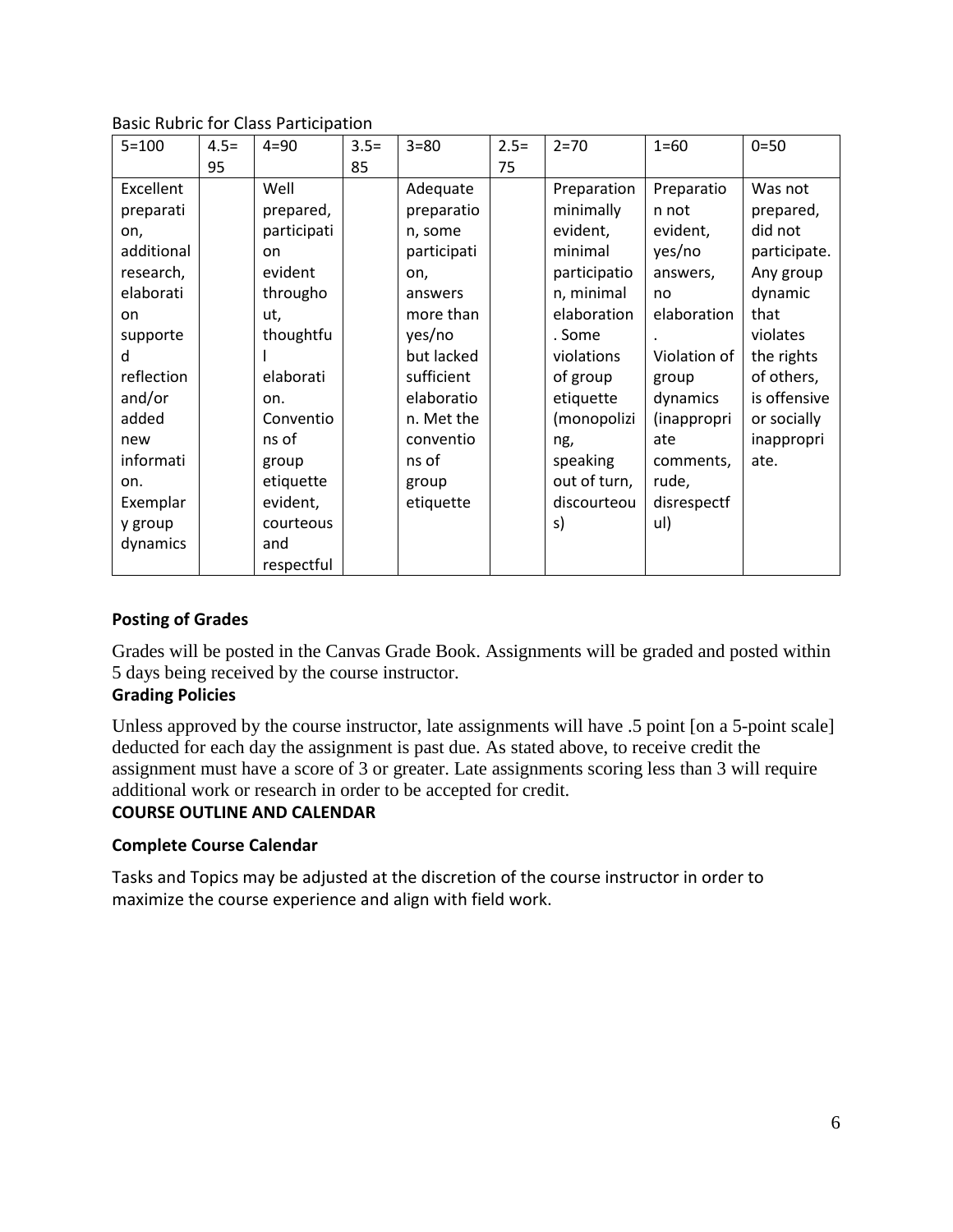| Week 1        | <b>January 18</b>                 | <b>January 19</b>          | <b>January 20</b>   | Yardsticks. Read the       |
|---------------|-----------------------------------|----------------------------|---------------------|----------------------------|
| January 17-21 | *Orientation:                     | <b>Placement Campuses</b>  | 9:00 Testing and    | section that               |
|               | Campus Etiquette &                | (by invitation)            | Certification       | corresponds to your        |
|               | Expectation                       |                            | Requirements        | placement grade            |
|               | *Read/sign the Code               | Plan to make contact       | (K.Kuklies)         | level.                     |
|               | of Conduct for Texas              | with your assigned         | *The role of the    | $SLO$ 2,3                  |
|               | Educators                         | mentors $(s)$ at a time of | teachers outside    | The Art & Science of       |
|               | *Review the syllabus              | their choosing.            | of the classroom    | Teaching. Chapter 9:       |
|               | <i><b>*Discuss the campus</b></i> |                            | *Building           | <b>Building</b>            |
|               | schedule                          | This meeting can be in     | Relationships and   | Relationships              |
|               | *Discuss the Basic                | person (preferred) or      | Making              | <b>SLO 1,2,4</b>           |
|               | <b>Grading Rubric</b>             | virtual.                   | Connections in      | Written Assignment:        |
|               | <i><b>*Discuss the First</b></i>  |                            | the Classroom       | The First Days of          |
|               | <b>Days of School</b>             | The purpose will be to     | [Marzano Ch.9]      | <b>School/Semester</b>     |
|               | <b>Assignment</b>                 | welcome you and            | <b>HLP Building</b> | <b>Return</b>              |
|               | *Lecture: FERPA                   | prepare you for your       | respectful          | (outline/expectations)     |
|               | and Confidentiality               | first day in placement.    | relationships with  | provided)                  |
|               | SLO <sub>1</sub> , 2              |                            | students in ways    | Due Feb. 8                 |
|               |                                   | Plan to discuss your       | that advance        | <b>SLO 1,2</b>             |
|               |                                   | placement schedule         | justice and disrupt | <b>Campus Schedule</b>     |
|               |                                   | with both mentors if       | racism.             | due Thursday,              |
|               |                                   | possible.                  | * Becoming a        | January 27                 |
|               |                                   |                            | Reflective          | SLO <sub>1</sub>           |
|               |                                   | Placement Schedule is      | Practitioner and    | Begin planning for         |
|               |                                   | due to course instructor   | the Weekly          | <b>Professional</b>        |
|               |                                   | Thursday, January 27       | <b>Reflection</b>   | <b>Opportunities</b>       |
|               |                                   |                            | <b>Journal</b>      | Checkpoint Mar. 8          |
|               |                                   |                            |                     | Due May 5                  |
|               |                                   |                            | SLO 1,2,3,4         | $SLO$ 1, 2, 4              |
|               |                                   |                            |                     | <b>Begin Weekly</b>        |
|               |                                   |                            |                     | <b>Reflections Journal</b> |
|               |                                   |                            |                     | Four Submissions:          |
|               |                                   |                            |                     | Feb. 11, Mar. 4, Apr.      |
|               |                                   |                            |                     | 7, May $5$                 |
|               |                                   |                            |                     | SLO 1,2,3,4                |
| Week 2        | <b>January 25</b>                 | <b>January 26</b>          | <b>January 27</b>   | <b>Action Plan for</b>     |
| January 24-28 | *Discussion: CTESS                | <b>First Day in</b>        | *Round Table        | <b>Professional</b>        |
|               | Rubrics and the C-                | <b>Placement</b>           | Reflect, React,     | Development                |
|               | <b>TESS Protocol</b>              |                            | Reboot              | Due Mar. 5, May $10$       |
|               | Focus: C-TESS                     |                            | Focus: C-TESS 3     | SLO <sub>4</sub>           |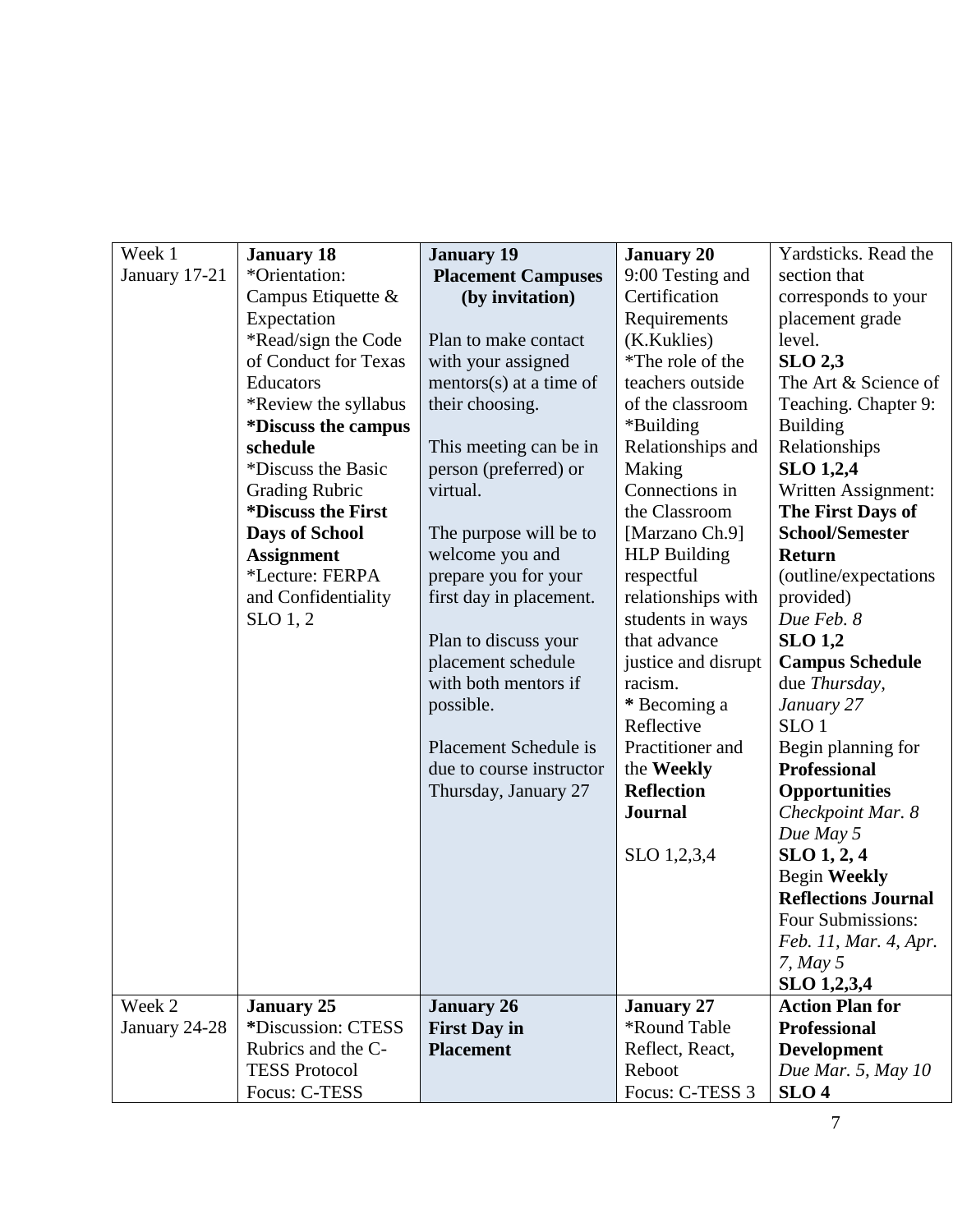|                         | Domain 4<br>Professional<br>Development &<br>Disposition<br>Reinforcements,<br>Refinements and the<br><b>Action Plan for</b><br><b>Professional</b><br><b>Development</b><br>*A culturally<br>responsive classroom<br>Focus: C-TESS<br>Domain 5 Cultural<br>Efficacy; HLP<br>Building respectful<br>relationships with<br>students in ways that<br>advance justice and<br>disrupt racism.<br>SLO 1,2,3,4 |                                                                                                                                                             | *Presentation:<br>Copyright &<br>Acceptable Use<br><i><b>*Discuss</b></i><br><b>Teacher Toolbox</b><br>e-portfolio<br>*Lecture: The<br><b>Direct Coaching</b><br>Model<br>*Mock Lesson<br>Setting the stage<br>for the next field<br>placement round<br>[Feb. 1,2,3; Feb.<br>8,9, 10]<br>SLO 1, 2, 3, 4 | Teacher Toolbox e-<br>portfolio<br>$May\,5$<br>SLO 2,3<br><b>Selected Readings</b><br>from<br>The Art & Science of<br>Teaching, Robert<br>Marzano<br>SLO <sub>3</sub>                                                                                                                  |
|-------------------------|----------------------------------------------------------------------------------------------------------------------------------------------------------------------------------------------------------------------------------------------------------------------------------------------------------------------------------------------------------------------------------------------------------|-------------------------------------------------------------------------------------------------------------------------------------------------------------|---------------------------------------------------------------------------------------------------------------------------------------------------------------------------------------------------------------------------------------------------------------------------------------------------------|----------------------------------------------------------------------------------------------------------------------------------------------------------------------------------------------------------------------------------------------------------------------------------------|
| Week 3<br>Jan. 31-Feb.4 | <b>February 1</b><br>Course Instructor<br>conducting Field<br><i><b>Observations</b></i><br>(reinforcements/refin<br>ements<br>communicated and<br>written feedback)<br>Ongoing<br>development of<br>Action Plan SLO 4                                                                                                                                                                                   | <b>February 2</b><br>Placement<br>Observe<br>Focus: Schoolwide<br>processes and building<br>relationships<br>$SLO$ 1,2                                      | <b>February 3</b><br>Course Instructor<br>conducting Field<br><i><b>Observations</b></i><br>(reinforcements/r<br>efinements<br>communicated<br>and written<br><i>feedback</i> )<br>Ongoing<br>development of<br><b>Action Plan SLO</b><br>$\overline{4}$                                                | Continue to observe<br>school wide<br>interactions and how<br>building relationships<br>with students<br>supports academic<br>success.<br>Focus on lesson<br>development/lesson<br>cycle, Begin working<br>one-on one, assisting,<br>tutoring students in<br>the classroom. SLO<br>1,2 |
| Week 4<br>February 7-11 | <b>February 8</b><br>Course Instructor<br>conducting Field<br><i><b>Observations</b></i><br>(reinforcements/refin<br>ements<br>communicated and<br>written feedback)                                                                                                                                                                                                                                     | <b>February 9</b><br>Placement<br>Observe and begin<br>working with<br>individual students as<br>appropriate<br>Focus: Schoolwide<br>processes and building | <b>February 10</b><br>Course Instructor<br>conducting Field<br><i><b>Observations</b></i><br>(reinforcements/r<br>efinements<br>communicated<br>and written<br>feedback)                                                                                                                                | Identify effective<br>instructional<br>strategies, learning<br>targets and the<br>correlation between<br>the targets and the<br>student activities<br><b>Weekly Reflection</b><br>Journal                                                                                              |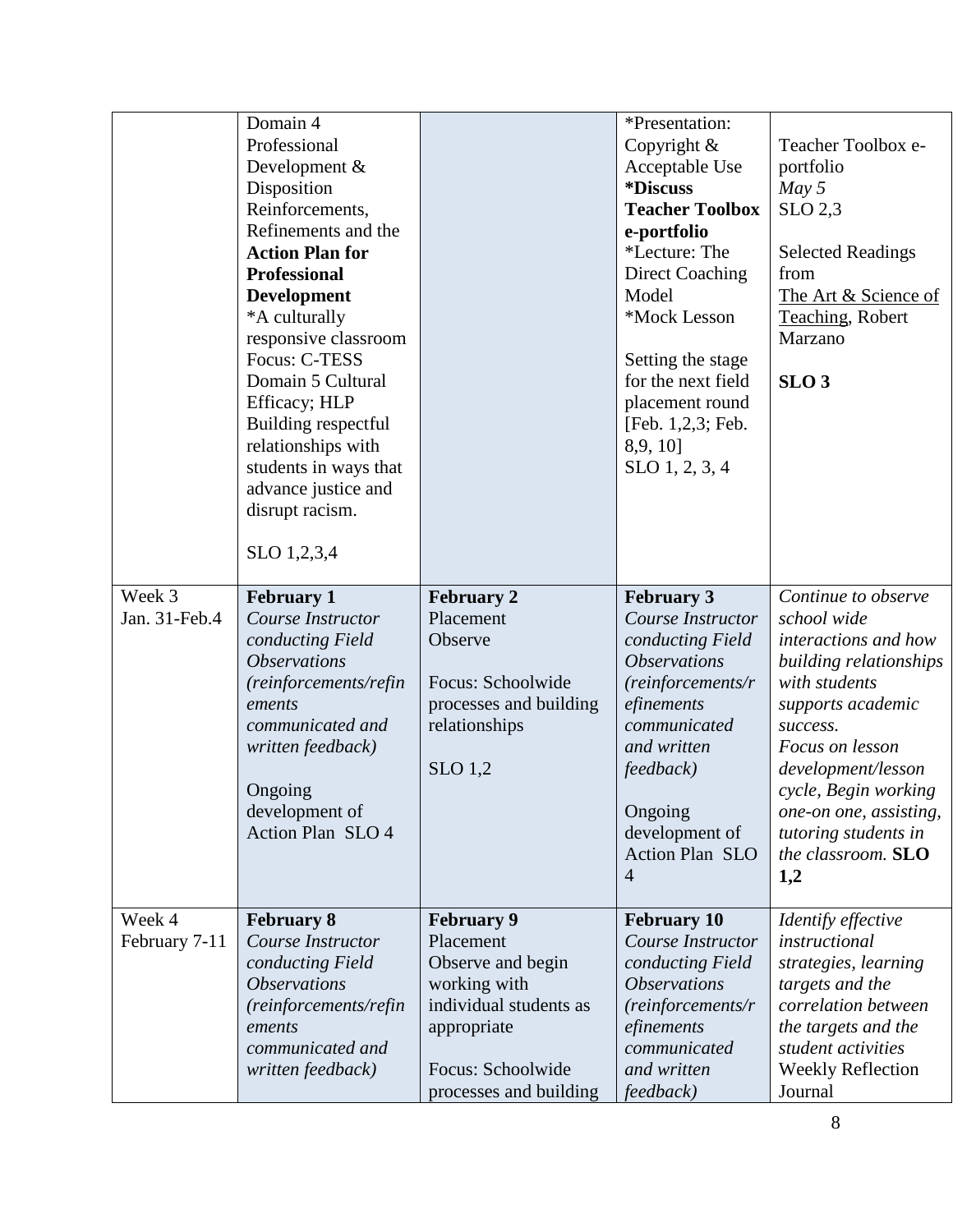|                              | Ongoing<br>development of<br><b>Action Plan SLO 4</b>                                                                                                                                                                                                                                                                                                                                                                                                                                                                                 | relationships<br>Focus: Learning<br>Targets; how are the<br>written and<br>communicated to<br>students SLO 1,2                                                                                                                                                                                              | Ongoing<br>development of<br><b>Action Plan SLO</b><br>$\overline{4}$                                                                                                                                                                                                                                                                                                                                                                               | First submission due<br>February 11<br>SLO <sub>4</sub><br><b>First Days of School</b><br>Paper Due Feb. 8<br><b>SLO 1,2,3</b>                                                                                                                                                                                                                                             |
|------------------------------|---------------------------------------------------------------------------------------------------------------------------------------------------------------------------------------------------------------------------------------------------------------------------------------------------------------------------------------------------------------------------------------------------------------------------------------------------------------------------------------------------------------------------------------|-------------------------------------------------------------------------------------------------------------------------------------------------------------------------------------------------------------------------------------------------------------------------------------------------------------|-----------------------------------------------------------------------------------------------------------------------------------------------------------------------------------------------------------------------------------------------------------------------------------------------------------------------------------------------------------------------------------------------------------------------------------------------------|----------------------------------------------------------------------------------------------------------------------------------------------------------------------------------------------------------------------------------------------------------------------------------------------------------------------------------------------------------------------------|
| Week 5<br>February 14-<br>18 | <b>February 15</b><br>Round Table Reflect,<br>React, Reboot<br>Focus: C-TESS 1&2<br>Lecture and Video<br>Analysis-High<br>Leverage Practice:<br><b>Eliciting Student</b><br>Responses/interpretin<br>g student<br>thinking/leading a<br>group discussion<br>Progress check on the<br><b>Action Plan &amp;</b><br><b>Weekly Reflection</b><br><b>Journal</b><br>Discuss $2+2$<br><b>Targeted</b><br><b>Observations</b><br><b>Mock Lesson</b><br>Practice<br>Mini Lesson Topics<br>selected/leading a<br>group discussion<br>$SLO$ 3,4 | <b>February 16</b><br>Placement<br>Observe, work one-to-<br>one, tutor or assist with<br>instruction as directed<br>by your mentor<br>Focus: Identifying<br>questioning techniques,<br>how are students called<br>on to respond, how are<br>student responses used<br>to enhance and deepen<br>the learning | <b>February 17</b><br><b>Round Table</b><br>Reflect, React,<br>Reboot<br>Engagement<br>Strategies, HLP<br><b>Eliciting Student</b><br>Responses/interpr<br>eting student<br>thinking/leading a<br>group discussion<br>Focus: C-TESS<br>1&2<br>Introduce the Plan<br>For Learning<br><b>Lesson Plan</b><br>Yardsticks: How<br>does student<br>age/development<br>affect student<br>responses?<br>Continue work on<br><b>Action Plan</b><br>$SLO$ 3,4 | 2+2 Targeted<br><b>Observations</b><br>(mentor & other<br>teachers)<br>Focus: the HLP<br>Due April 21<br><b>Small Group</b><br>Teaching & Mini<br>Lesson: Leading a<br>Group Discussion<br>Due March 8 & 10<br><b>SLO 3,4</b><br><b>Selected Readings</b><br>from<br>The Art & Science of<br>Teaching, Robert<br>Marzano<br>And Yardsticks, Chip<br>Wood<br><b>SLO 3,4</b> |
| Week 6<br>February 21-<br>25 | <b>February 22</b><br>Course Instructor<br>conducting Field<br><i><b>Observations</b></i><br>(reinforcements/refin<br>ements<br>communicated and<br>written feedback)<br>Focus: Leading a                                                                                                                                                                                                                                                                                                                                             | <b>February 23</b><br>Placement<br>Focus: Leading a<br>Group<br>Discussion/Eliciting<br><b>Student Responses</b><br>SLO 1,2,3                                                                                                                                                                               | <b>February 24</b><br>Focus on lesson<br>cycle and<br>engagement<br>strategies, HLP<br><b>Eliciting Student</b><br>Responses;<br>questioning and<br>interpreting                                                                                                                                                                                                                                                                                    | Continue work on<br>*Action Plan for<br>Professional<br>Development<br>*Teacher Toolbox E-<br><b>Binder</b><br>*Reflection Journal<br>*2+2 Observations<br>SLO 1,2,3,4                                                                                                                                                                                                     |

9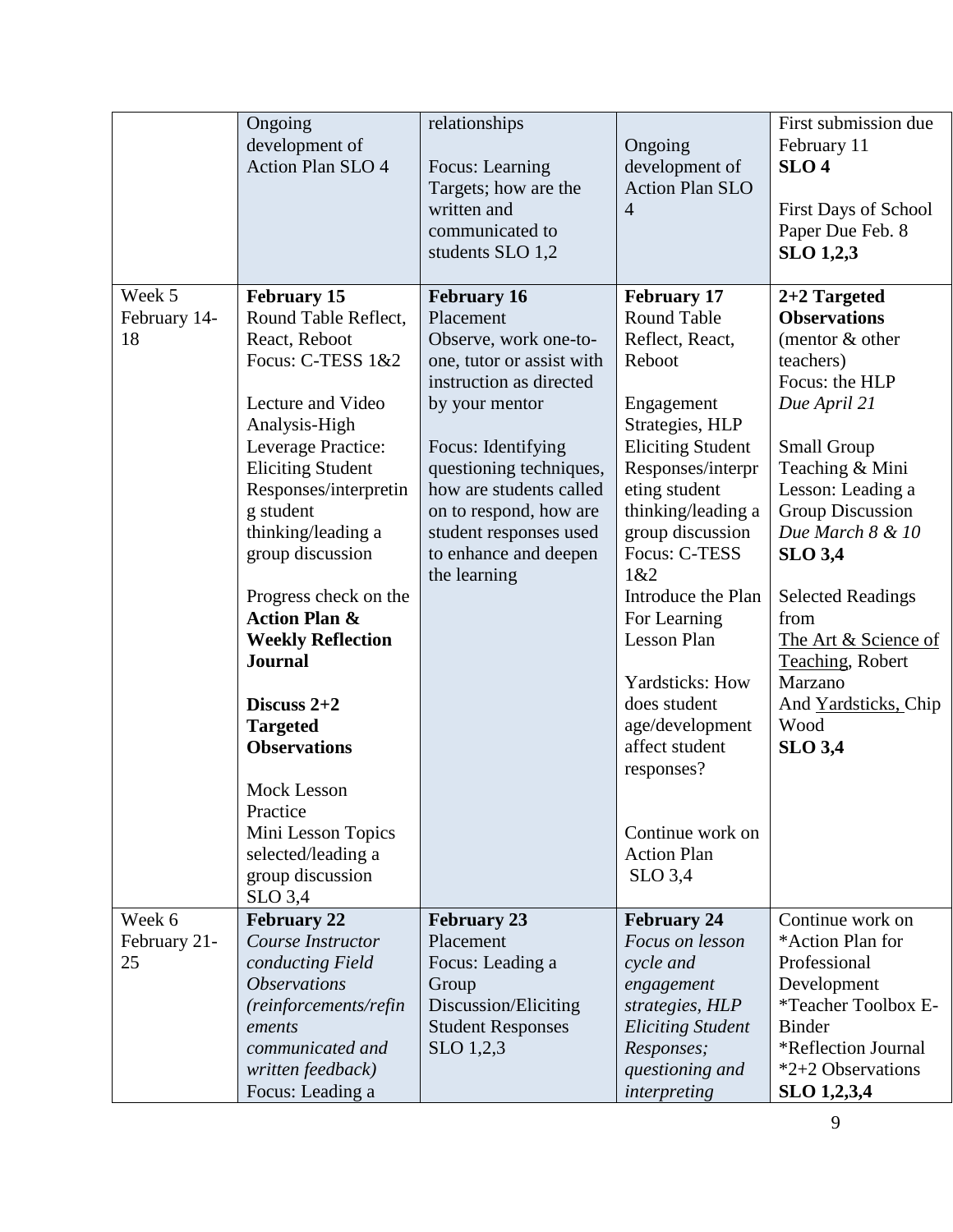| Week 7<br>Feb. 28-Mar.                              | Group<br>Discussion/Eliciting<br><b>Student Responses</b><br>SLO 1,2,3<br>Development of the<br><b>Action Plan</b><br>(ongoing)<br>SLO <sub>4</sub><br>March 1<br>Course Instructor                                          | <b>March 2</b><br><b>Placement Focus:</b>                                                                     | student thinking.<br>Observe and<br>reflect using the<br>CTESS rubric.<br><b>Small Group</b><br>(independent)<br>and/or co-teach<br>with mentor<br>SLO 1,2,3,4<br>March 3<br>Course Instructor | Continue work on<br>*Action Plan for                                                                                                                                                                                       |
|-----------------------------------------------------|------------------------------------------------------------------------------------------------------------------------------------------------------------------------------------------------------------------------------|---------------------------------------------------------------------------------------------------------------|------------------------------------------------------------------------------------------------------------------------------------------------------------------------------------------------|----------------------------------------------------------------------------------------------------------------------------------------------------------------------------------------------------------------------------|
| $\overline{4}$                                      | conducting Field<br><i><b>Observations</b></i><br>Focus: Leading a<br>Group<br>Discussion/Eliciting<br><b>Student Responses</b><br>SLO 1,2,3,4                                                                               | Leading a Group<br>Discussion/Eliciting<br><b>Student Responses</b><br>SLO 1,2,3                              | conducting Field<br><i><b>Observations</b></i><br>Focus: Leading a<br>Group<br>Discussion/Eliciti<br>ng Student<br>Responses<br>SLO 1,2,3,4                                                    | Professional<br>Development<br>*Teacher Toolbox E-<br><b>Binder</b><br>*2+2 Observations<br><b>Weekly Reflection</b><br><b>Journal Second</b><br><b>Submission March 4</b><br>SLO 1,2,3,4                                  |
| Week 8<br>March 7-11                                | March 8<br>Round Table Reflect,<br>React, Reboot<br>Debrief + Deepen:<br>Engagement<br><b>Strategies</b> ; Novelty<br>and Pneumonic<br>Devices (Marzano)<br>Mini-Lesson<br>Presentations and<br>Peer Discussion<br>SLO 2,3,4 | <b>March 9</b><br>Make Up Wednesday<br>Not a scheduled<br>placement day                                       | March 10<br><b>Midpoint Review</b><br>& Reflect; Goal<br>Setting:<br>Placement 2<br>Mini-Lesson<br>Presentations and<br>Peer Discussion<br>SLO 2,3,4                                           | Read Ahead: Chapter<br>8 The Art & Science<br>of Teaching, Robert<br>Marzano<br>Professional<br>Opportunities<br><b>Checkpoint March 8</b><br><b>Action Plan for</b><br>Professional<br>Development<br>Checkpoint March 10 |
| <b>SPRING</b><br><b>BREAK</b><br><b>March 14-18</b> |                                                                                                                                                                                                                              |                                                                                                               |                                                                                                                                                                                                |                                                                                                                                                                                                                            |
| Week 9<br><b>March 21-25</b>                        | March 22<br>Round Table Reflect,<br>React, Reboot<br><b>Lesson Planning:</b><br><b>C-TESS 1&amp;2</b><br>Using the Plan for                                                                                                  | <b>March 23</b><br><b>Second Placement</b><br><b>Begins Observation</b><br>Focus: routine and<br>relationship | <b>March 24</b><br><b>Round Table</b><br>Reflect, React,<br>Reboot<br><b>Lesson Planning:</b><br>C-TESS $1 & 2$                                                                                | <b>Classroom</b><br><b>Management/Parent</b><br>al Involvement<br>(due April 28<br>Begin planning the<br>formal lesson Plan<br>for Learning lesson                                                                         |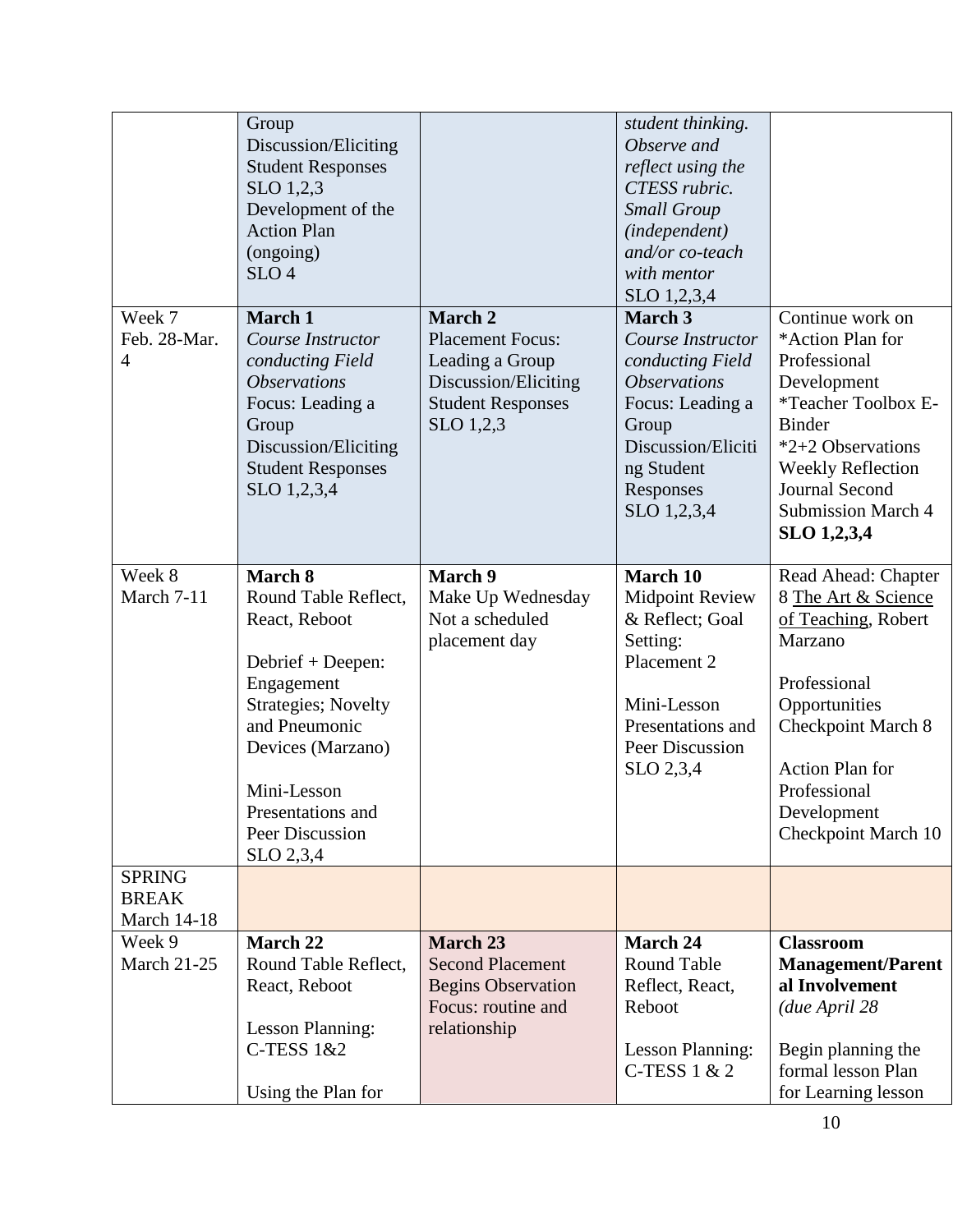|                              | Learning;<br>Formative<br>Assessment,<br>Differentiation,                                                                                                                                                                    |                                                                                                                                                            | Lecture: How<br>Effective<br>Classroom<br>Management                                                                                                                                         | plan<br><b>Selected Readings</b><br>Topic-The Classroom                                                                                                                                                                                          |
|------------------------------|------------------------------------------------------------------------------------------------------------------------------------------------------------------------------------------------------------------------------|------------------------------------------------------------------------------------------------------------------------------------------------------------|----------------------------------------------------------------------------------------------------------------------------------------------------------------------------------------------|--------------------------------------------------------------------------------------------------------------------------------------------------------------------------------------------------------------------------------------------------|
|                              | Monitor & Adjust<br>Mock Lesson<br>Practice                                                                                                                                                                                  |                                                                                                                                                            | Affects the HLPs<br>Planning for the<br>Formal                                                                                                                                               | Environment and<br>Classroom<br>Management as part<br>of the Learning Plan                                                                                                                                                                       |
|                              | $SLO$ 3,4                                                                                                                                                                                                                    |                                                                                                                                                            | Observation &<br>Assessment<br><b>Mock Lesson</b>                                                                                                                                            |                                                                                                                                                                                                                                                  |
|                              |                                                                                                                                                                                                                              |                                                                                                                                                            | Practice<br>$SLO$ 3,4                                                                                                                                                                        |                                                                                                                                                                                                                                                  |
| Week 10<br>Mar. 28-Apr.<br>1 | <b>March 29</b><br>Course Instructor<br>conducting Field<br><i><b>Observations</b></i><br>(reinforcements/refin<br>ements<br>communicated and<br>written feedback)<br>Development of<br>action plan (ongoing)<br>SLO 1,2,3,4 | <b>March 30</b><br>Placement<br>Focus: Lesson<br>Development, HLPs,<br>Student Engagement &<br><b>Procedural Directions</b>                                | <b>March 31</b><br>Course Instructor<br>conducting Field<br><i><b>Observations</b></i><br>(reinforcements/r<br>efinements<br>communicated<br>and written<br><i>feedback</i> )<br>SLO 1,2,3,4 | Focus on the lesson<br>cycle, use of HLPs;<br>use of CTESS rubric<br>for observations.<br>Continue to tutor,<br>one-on-one and small<br>group instruction)<br>co-teach or teach<br>part of a whole group<br>lesson as appropriate<br>SLO 1,2,3,4 |
| Week 11<br>April 4-8         | April 5<br>Course Instructor<br>conducting Field<br><b>Observations</b><br>(reinforcements/refin<br>ements<br>communicated and<br>written feedback)<br>Development of<br>action plan (ongoing)<br>SLO 1,2,3,4                | April 6<br>Placement<br>Focus: Lesson<br>Development, HLPs,<br>Student Engagement,<br>Procedural Directions,<br><b>Learning Environment</b><br>SLO 1,2,3,4 | <b>April 7</b><br>Course Instructor<br>conducting Field<br><b>Observations</b><br>(reinforcements/r<br>efinements<br>communicated<br>and written<br>feedback)                                | <b>Weekly Reflection</b><br>Journal<br><b>Third Submission</b><br>Due April 7                                                                                                                                                                    |
| Week 12<br>April 11-15       | April 12<br>Round Table Reflect,<br>React, Reboot<br>Putting it Together:<br><b>Building</b><br>Relationships+Postiv<br>e Classroom                                                                                          | April 13<br>Placement<br>Continue small<br>group/Co-Teach;<br>collaborate with mentor<br>regarding your formal<br>lesson                                   | April 14<br>*day prior to<br>Good Friday<br><b>No Class</b><br><b>Meeting</b><br><b>Optional Formal</b>                                                                                      | Formal Observation<br>Scheduled; Plan for<br>Learning Lesson<br>Plan<br>created & refined<br>SLO 1,2,3,4                                                                                                                                         |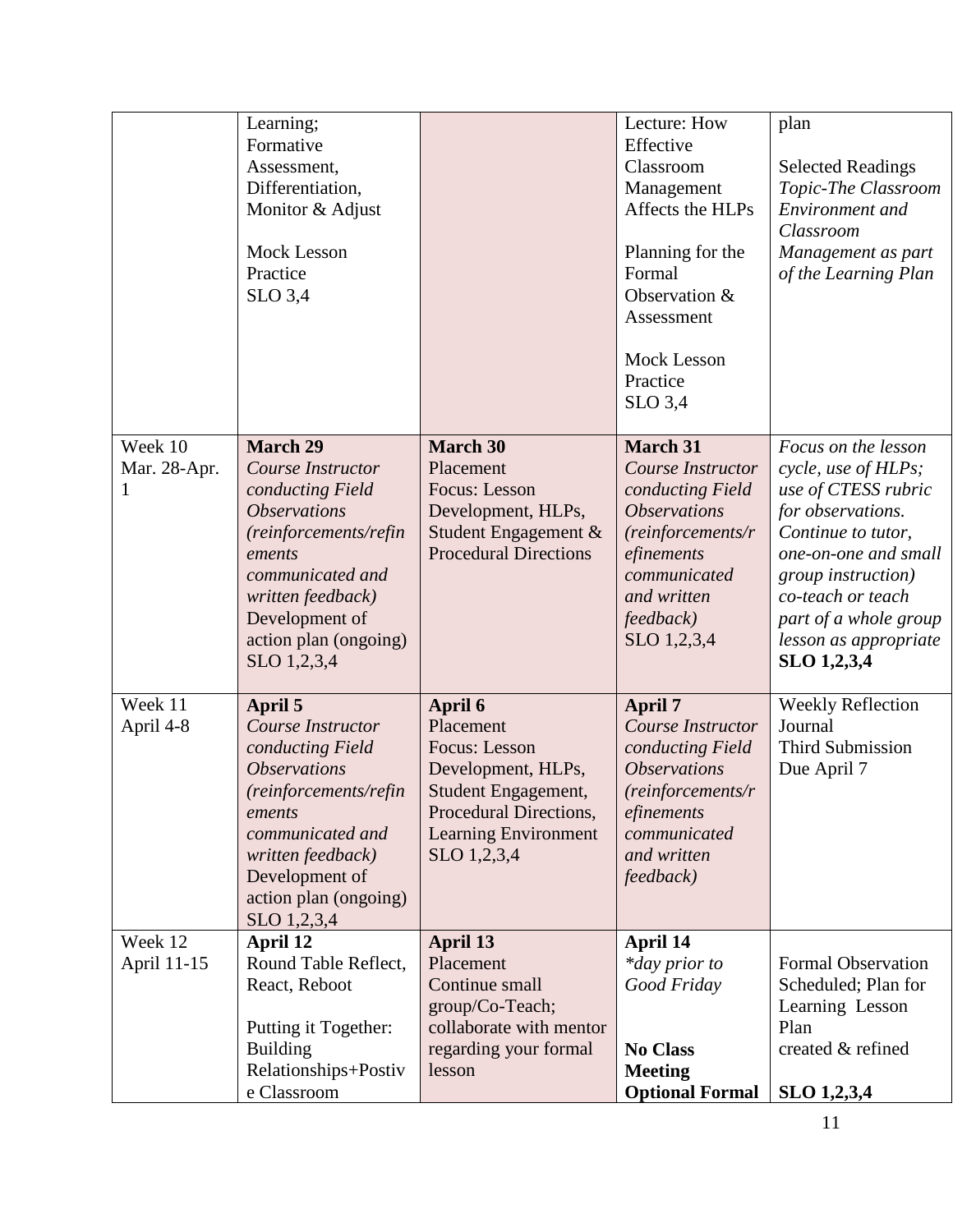|                           | Climate+Effective<br>Planning+Engaging<br>Delivery+Ongoing<br>Assessment=Student<br><b>Success</b><br>Formal Observation,<br>Lesson & Assessment<br>Plan<br>The P>O>P Cycle<br>SLO 2,3 | <b>Placement Focus:</b><br>The Learning<br>Environment/Classroo<br>m Management<br>Planning for your<br>formal lesson<br>evaluation<br><b>Formal Lesson</b><br><b>Observation</b><br>SLO 1,2,3,4 | <b>Lesson</b><br><b>Observation Day</b><br>SLO 1,2,3,4                                                                                        | Plan for Learning<br>Lesson Plan for<br><b>Formal Observation</b><br>due 3 days prior to<br>observation<br>Post Conference<br>Reflection due 2 days<br>post observation                                                                                                   |
|---------------------------|----------------------------------------------------------------------------------------------------------------------------------------------------------------------------------------|--------------------------------------------------------------------------------------------------------------------------------------------------------------------------------------------------|-----------------------------------------------------------------------------------------------------------------------------------------------|---------------------------------------------------------------------------------------------------------------------------------------------------------------------------------------------------------------------------------------------------------------------------|
| Week 13<br>April 18-22    | <b>April 19</b><br>Placement:<br><b>Formal Lesson</b><br><b>Observations</b><br>Continue working<br>with small/whole<br>groups<br>SLO 1,2,3,4                                          | <b>April 20</b><br>Placement:<br><b>Formal Lesson</b><br><b>Observations</b><br>Continue working with<br>small/whole groups<br>SLO 1,2,3,4                                                       | April 21<br>Placement:<br><b>Formal Lesson</b><br><b>Observations</b><br>Continue working<br>with small/whole<br>groups<br>SLO 1,2,3,4        | Focus on classroom<br>management and how<br>using it effectively<br>supports HLP<br>Engagement &<br><b>Student Responses;</b><br>Formal Lesson<br>Observations will<br>take place Apr. 13-<br>May 5<br>SLO 1,2,3,4<br>$2+2$ Targeted<br>Observations<br>Complete April 21 |
| Week 14<br>April 25-29    | April 26<br>Placement:<br><b>Formal Lesson</b><br><b>Observations</b><br>Continue working<br>with small/whole<br>groups<br>SLO 1,2,3,4                                                 | <b>April 27</b><br>Placement:<br><b>Formal Lesson</b><br><b>Observations</b><br>Continue working with<br>small/whole groups<br>SLO 1,2,3,4                                                       | <b>April 28</b><br>Placement:<br><b>Formal Lesson</b><br><b>Observations</b><br>Continue working<br>with small/whole<br>groups<br>SLO 1,2,3,4 | Classroom<br><b>Management Parental</b><br>Involvement due<br>April 28<br>Professional<br>Opportunities &<br><b>Teacher Toolbox E-</b><br>Portfolio<br>Due May 5                                                                                                          |
| Week 15<br><b>May 2-6</b> | May 3<br><b>TBD</b><br>Reflections on<br>Formal Lesson<br>Observations<br><b>Summative Debrief</b>                                                                                     | May 4<br>Make Up Wednesday<br><b>Formal Lesson</b><br><b>Observations Make</b><br>Up                                                                                                             | May 5<br><b>TBD</b><br>Reflections on<br>Formal Lesson<br>Observations<br>Summative<br>Debrief                                                | <b>Weekly Reflection</b><br>Journal Final<br>Submission May 5<br>Action Plan for<br>Professional<br>Development<br>Due May 5                                                                                                                                              |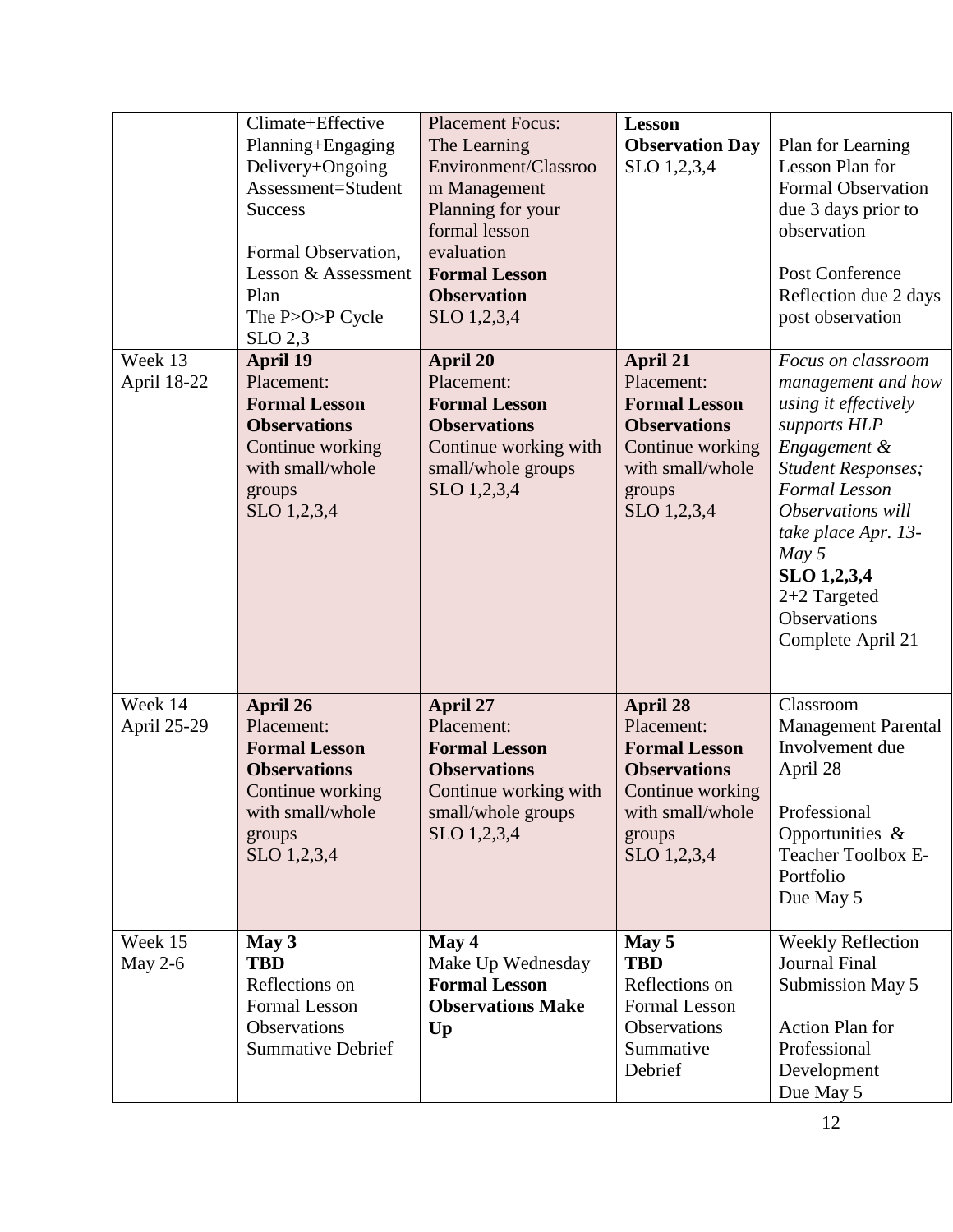| Week 16  | $\text{May } 10$      | $\text{May } 11$  | $M$ ay 12         |                     |
|----------|-----------------------|-------------------|-------------------|---------------------|
| May 9-13 | <b>PPR Test Given</b> | Make Up Wednesday | <b>PPR Review</b> |                     |
|          | 16 hours              | 60 hours          | 16 hours          | 92 TOTAL HOURS      |
|          |                       |                   |                   | <b>IN PLACEMENT</b> |

#### **Standards:**

Texas Teacher Evaluation and Support System (T-TESS) + Domain 5 Clinical Teacher Evaluation and Support System Cultural Efficacy

T-TESS Standards[: https://teachfortexas.org/Resource\\_Files/Guides/T-TESS\\_Rubric.pdf](https://teachfortexas.org/Resource_Files/Guides/T-TESS_Rubric.pdf)

C-TESS Domain 5: 5.1 Diversity: Develop Consciousness of Differences, 5.2 Understand Cultural Ethno-Racial Identity Development 5.3 Social Interactions: Improve Interpersonal Relationships 5.4 Culturally Safe Classroom Content 5.5 Self-regulated Learning 5.6 Create Conditions for Academic Language Learning 5.7 Culturally Inclusive Content and Knowledge Acquisition 5.8 Culture of Caring Practices.

A detailed rubric of the T-TESS/C-TESS standards is posted in CANVAS, and will be provided as a hardcopy in class.

## **Important University Dates**

*<https://www.tamuct.edu/registrar/academic-calendar.html>*

## **TECHNOLOGY REQUIREMENTS AND SUPPORT**

Students will need access to a laptop computer, a device that has the capability to video record (cell phone, tablet, etc.) and a means to save documents such as a flash drive, external hard drive, cloud storage, etc.

## **Technology Requirements**

This course will use the A&M-Central Texas Instructure Canvas learning management system. **We strongly recommend the latest versions of Chrome or Firefox browsers. Canvas no longer supports any version of Internet Explorer.**

Logon to A&M-Central Texas Canvas [https://tamuct.instructure.com/] or access Canvas through the TAMUCT Online link in myCT [https://tamuct.onecampus.com/]. You will log in through our Microsoft portal.

Username: Your MyCT email address. Password: Your MyCT password

## **Canvas Support**

Use the Canvas Help link, located at the bottom of the left-hand menu, for issues with Canvas. You can select "Chat with Canvas Support," submit a support request through "Report a Problem," or call the Canvas support line: 1-844-757-0953.

For issues related to course content and requirements, contact your instructor.

## **Online Proctored Testing**

A&M-Central Texas uses Proctorio for online identity verification and proctored testing. This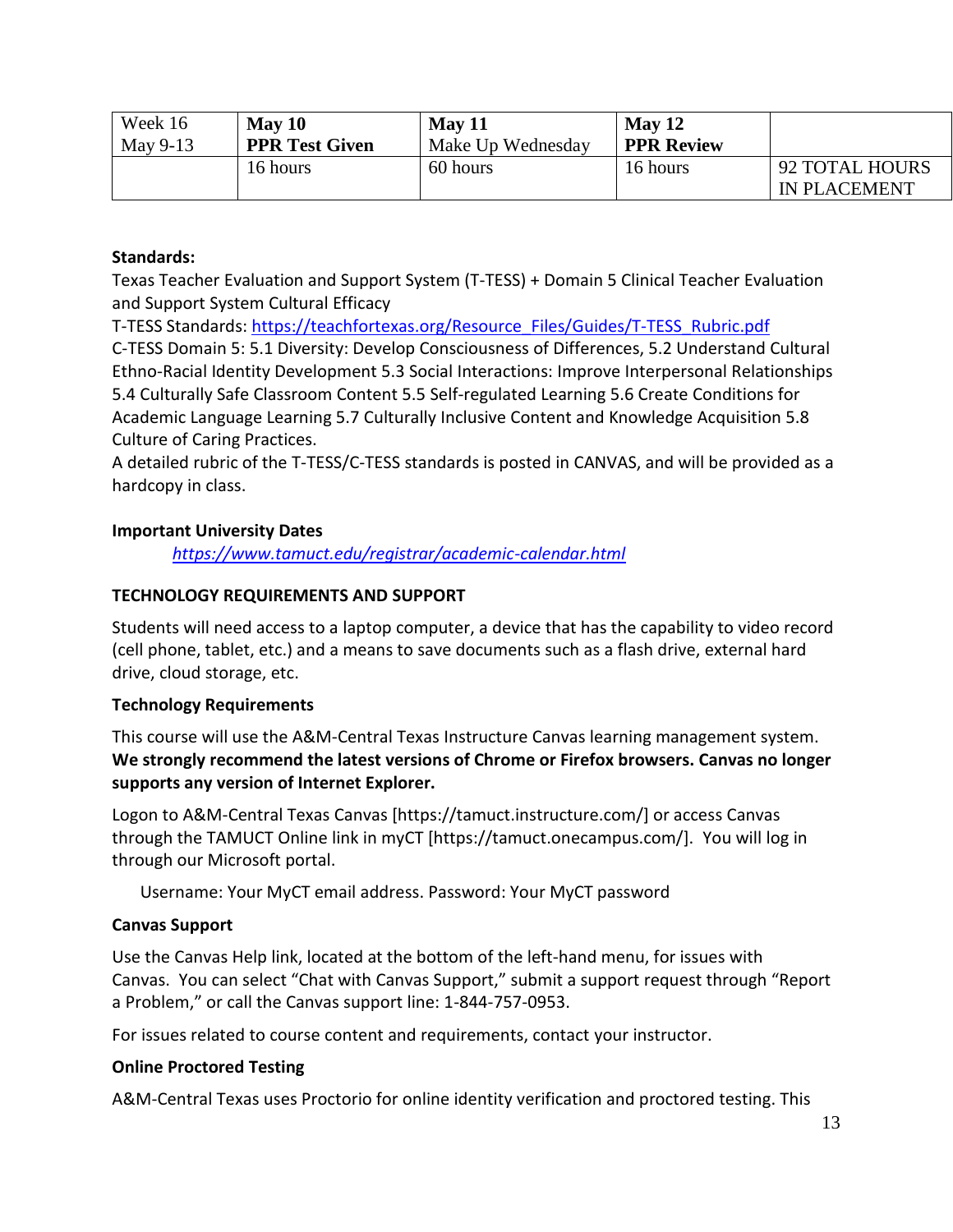service is provided at no direct cost to students. If the course requires identity verification or proctored testing, the technology requirements are: Any computer meeting the minimum computing requirements, plus web camera, speaker, and microphone (or headset). Proctorio also requires the Chrome web browser with their custom plug in.

## **Other Technology Support**

For log-in problems, students should contact Help Desk Central

24 hours a day, 7 days a week

Email: [helpdesk@tamu.edu](mailto:helpdesk@tamu.edu) Phone: (254) 519-5466 [Web Chat:](http://hdc.tamu.edu/) [http://hdc.tamu.edu] *Please let the support technician know you are an A&M-Central Texas student.*

## **UNIVERSITY RESOURCES, PROCEDURES, AND GUIDELINES**

## **Drop Policy**

If you discover that you need to drop this class, you must complete the [Drop Request](https://dynamicforms.ngwebsolutions.com/casAuthentication.ashx?InstID=eaed95b9-f2be-45f3-a37d-46928168bc10&targetUrl=https%3A%2F%2Fdynamicforms.ngwebsolutions.com%2FSubmit%2FForm%2FStart%2F53b8369e-0502-4f36-be43-f02a4202f612) Dynamic Form through Warrior Web.

[https://dynamicforms.ngwebsolutions.com/casAuthentication.ashx?InstID=eaed95b9-f2be-45f3-a37d-

46928168bc10&targetUrl=https%3A%2F%2Fdynamicforms.ngwebsolutions.com%2FSubmit%2F Form%2FStart%2F53b8369e-0502-4f36-be43-f02a4202f612].

Faculty cannot drop students; this is always the responsibility of the student. The Registrar's Office will provide a deadline on the Academic Calendar for which the form must be completed. Once you submit the completed form to the Registrar's Office, you must go into Warrior Web and confirm that you are no longer enrolled. If you still show as enrolled, FOLLOW-UP with the Registrar's Office immediately. You are to attend class until the procedure is complete to avoid penalty for absence. Should you miss the drop deadline or fail to follow the procedure, you will receive an F in the course, which may affect your financial aid and/or VA educational benefits.

## **Academic Integrity**

Texas A&M University-Central Texas values the integrity of the academic enterprise and strives for the highest standards of academic conduct. A&M-Central Texas expects its students, faculty, and staff to support the adherence to high standards of personal and scholarly conduct to preserve the honor and integrity of the creative community. Any deviation by students from this expectation may result in a failing grade for the assignment and potentially a failing grade for the course. All academic misconduct concerns will be referred to the Office of Student Conduct. When in doubt on collaboration, citation, or any issue, please contact your instructor before taking a course of action.

For more [information](https://nam04.safelinks.protection.outlook.com/?url=https%3A%2F%2Fwww.tamuct.edu%2Fstudent-affairs%2Fstudent-conduct.html&data=04%7C01%7Clisa.bunkowski%40tamuct.edu%7Ccfb6e486f24745f53e1a08d910055cb2%7C9eed4e3000f744849ff193ad8005acec%7C0%7C0%7C637558437485252160%7CUnknown%7CTWFpbGZsb3d8eyJWIjoiMC4wLjAwMDAiLCJQIjoiV2luMzIiLCJBTiI6Ik1haWwiLCJXVCI6Mn0%3D%7C1000&sdata=yjftDEVHvLX%2FhM%2FcFU0B99krV1RgEWR%2BJ%2BhvtoR6TYk%3D&reserved=0) regarding the Student Conduct process, [https://www.tamuct.edu/student-affairs/student-conduct.html].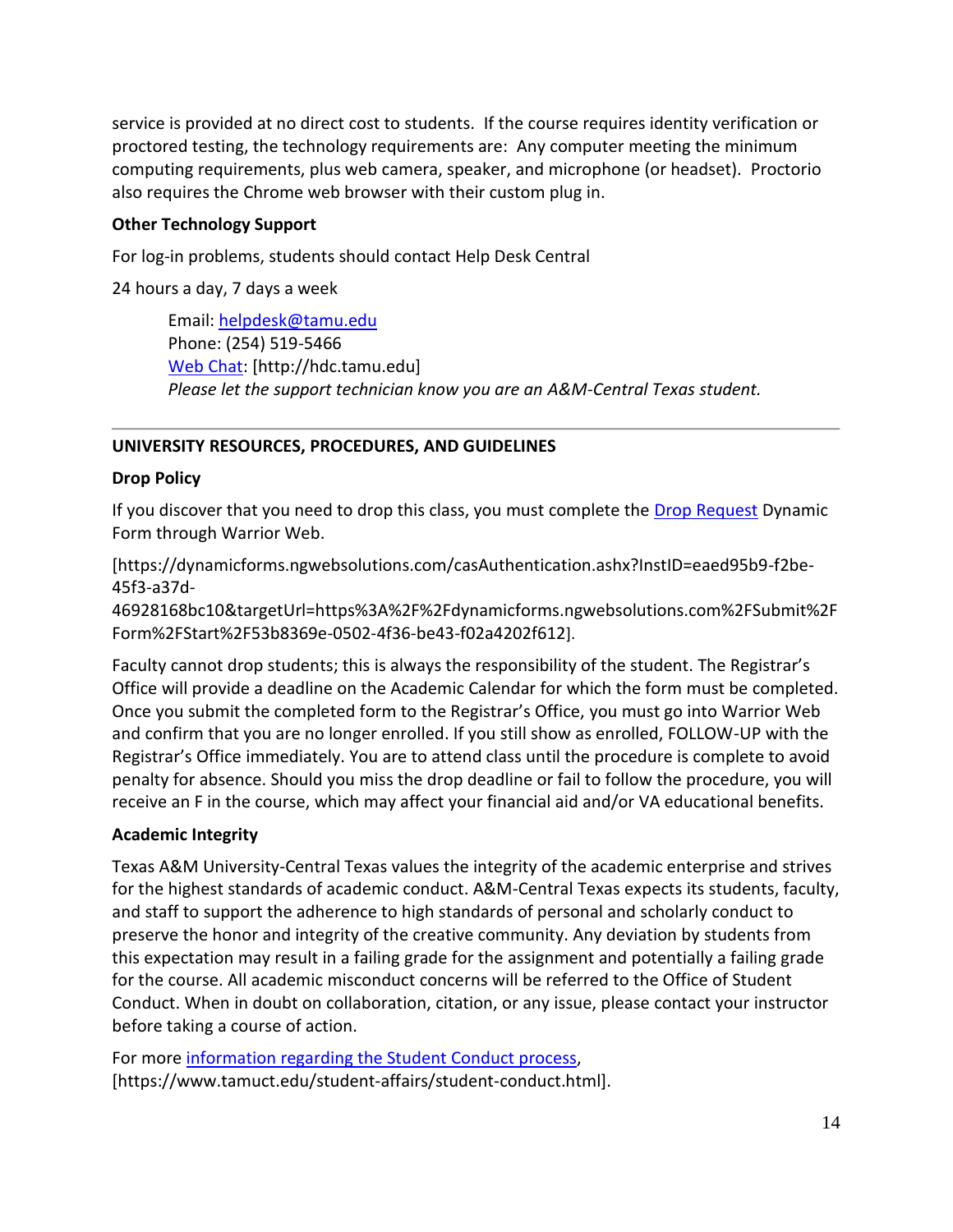If you know of potential honor violations by other students, you may [submit](https://nam04.safelinks.protection.outlook.com/?url=https%3A%2F%2Fcm.maxient.com%2Freportingform.php%3FTAMUCentralTexas%26layout_id%3D0&data=04%7C01%7Clisa.bunkowski%40tamuct.edu%7Ccfb6e486f24745f53e1a08d910055cb2%7C9eed4e3000f744849ff193ad8005acec%7C0%7C0%7C637558437485262157%7CUnknown%7CTWFpbGZsb3d8eyJWIjoiMC4wLjAwMDAiLCJQIjoiV2luMzIiLCJBTiI6Ik1haWwiLCJXVCI6Mn0%3D%7C1000&sdata=CXGkOa6uPDPX1IMZ87z3aZDq2n91xfHKu4MMS43Ejjk%3D&reserved=0) a report, [https://cm.maxient.com/reportingform.php?TAMUCentralTexas&layout\_id=0].

## **Academic Accommodations**

At Texas A&M University-Central Texas, we value an inclusive learning environment where every student has an equal chance to succeed and has the right to a barrier-free education. The Warrior Center for Student Success, Equity and Inclusion is responsible for ensuring that students with a disability receive equal access to the university's programs, services and activities. If you believe you have a disability requiring reasonable accommodations, please contact the Office of Access and Inclusion, WH-212; or call (254) 501-5836. Any information you provide is private and confidential and will be treated as such.

For more information, please visit our [Access & Inclusion](about:blank) Canvas page (log-in required) [https://tamuct.instructure.com/courses/717]

# **Important information for Pregnant and/or Parenting Students**

Texas A&M University-Central Texas supports students who are pregnant and/or parenting. In accordance with requirements of Title IX and related guidance from US Department of Education's Office of Civil Rights, the Dean of Student Affairs' Office can assist students who are pregnant and/or parenting in seeking accommodations related to pregnancy and/or parenting. Students should seek out assistance as early in the pregnancy as possible. For more information, please visit [Student Affairs](https://www.tamuct.edu/student-affairs/pregnant-and-parenting-students.html) [https://www.tamuct.edu/student-affairs/pregnantand-parenting-students.html]. Students may also contact the institution's Title IX Coordinator. If you would like to read more about these [requirements and guidelines](http://www2.ed.gov/about/offices/list/ocr/docs/pregnancy.pdf) online, please visit the website [http://www2.ed.gov/about/offices/list/ocr/docs/pregnancy.pdf].

Title IX of the Education Amendments Act of 1972 prohibits discrimination on the basis of sex and gender–including pregnancy, parenting, and all related conditions. A&M-Central Texas is able to provide flexible and individualized reasonable accommodation to pregnant and parenting students. All pregnant and parenting students should contact the Associate Dean in the Division of Student Affairs at (254) 501-5909 to seek out assistance. Students may also contact the University's Title IX Coordinator.

# **Tutoring**

Tutoring is available to all A&M-Central Texas students, both virtually and in-person. Student success coaching is available online upon request.

If you have a question, are interested in becoming a tutor, or in need of success coaching contact the Warrior Center for Student Success, Equity and Inclusion at (254) 501-5836, visit the Warrior Center at 212 Warrior Hall, or by emailing [WarriorCenter@tamuct.edu.](about:blank)

To schedule tutoring sessions and view tutor availability, please visit Tutor [Matching](about:blank) [Services](about:blank) [https://tutormatchingservice.com/TAMUCT] or visit the Tutoring Center in 111 Warrior Hall.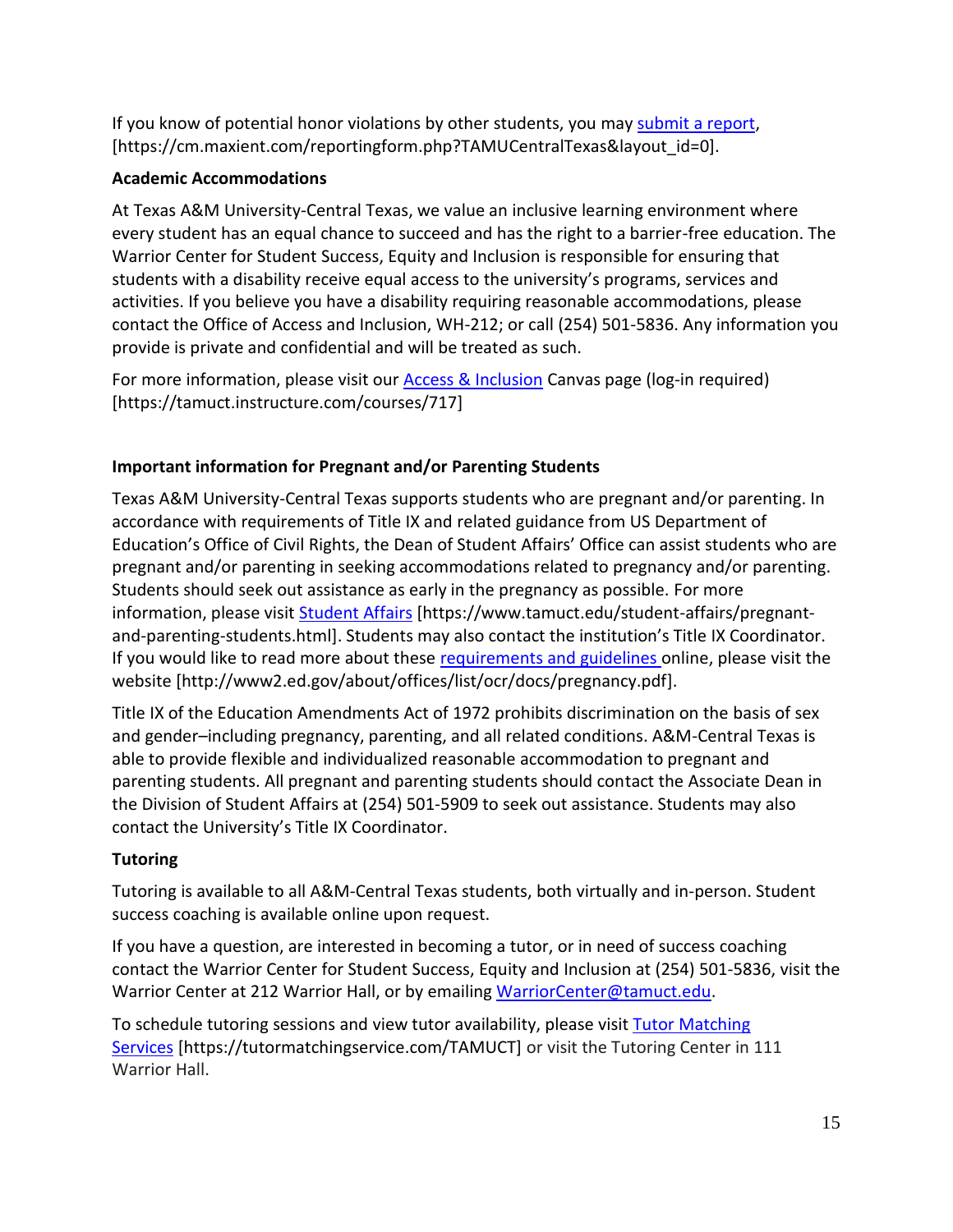Chat live with a remote tutor 24/7 for almost any subject from on your computer! Tutor.com is an online tutoring platform that enables A&M-Central Texas students to log in and receive online tutoring support at no additional cost. This tool provides tutoring in over 40 subject areas except writing support. Access Tutor.com through Canvas.

## **University Writing Center**

University Writing Center: Located in Warrior Hall 416, the University Writing Center (UWC) at Texas A&M University–Central Texas (A&M–Central Texas) is a free service open to all A&M– Central Texas students. For the Spring 2022 semester, the hours of operation are from 10:00 a.m.-5:00 p.m. Monday thru Thursday in Warrior Hall 416 (with online tutoring available every hour as well) with satellite hours available online only Monday thru Thursday from 6:00-9:00 p.m. and Saturday 12:00-3:00 p.m.

Tutors are prepared to help writers of all levels and abilities at any stage of the writing process. While tutors will not write, edit, or grade papers, they will assist students in developing more effective composing practices. By providing a practice audience for students' ideas and writing, our tutors highlight the ways in which they read and interpret students' texts, offering guidance and support throughout the various stages of the writing process. In addition, students may work independently in the UWC by checking out a laptop that runs the Microsoft Office suite and connects to WIFI, or by consulting our resources on writing, including all of the relevant style guides. Whether you need help brainstorming ideas, organizing an essay, proofreading, understanding proper citation practices, or just want a quiet place to work, the UWC is here to help!

Students may arrange a one-to-one session with a trained and experienced writing tutor by making an appointment via WCOnline at https://tamuct.mywconline.com/. In addition, you can email Dr. Bruce Bowles Jr. at bruce.bowles@tamuct.edu if you have any questions about the UWC, need any assistance with scheduling, or would like to schedule a recurring appointment with your favorite tutor by making an appointment via WCOnline at https://tamuct.mywconline.com/. In addition, you can email Dr. Bruce Bowles Jr. at bruce.bowles@tamuct.edu if you have any questions about the UWC, need any assistance with scheduling, or would like to schedule a recurring appointment with your favorite tutor.

## **University Library**

The University Library provides many services in support of research across campus and at a distance. We offer over 200 electronic databases containing approximately 400,000 eBooks and 82,000 journals, in addition to the 96,000 items in our print collection, which can be mailed to students who live more than 50 miles from campus. Research guides for each subject taught at A&M-Central Texas are available through our website to help students navigate these resources. On campus, the library offers technology including cameras, laptops, microphones, webcams, and digital sound recorders.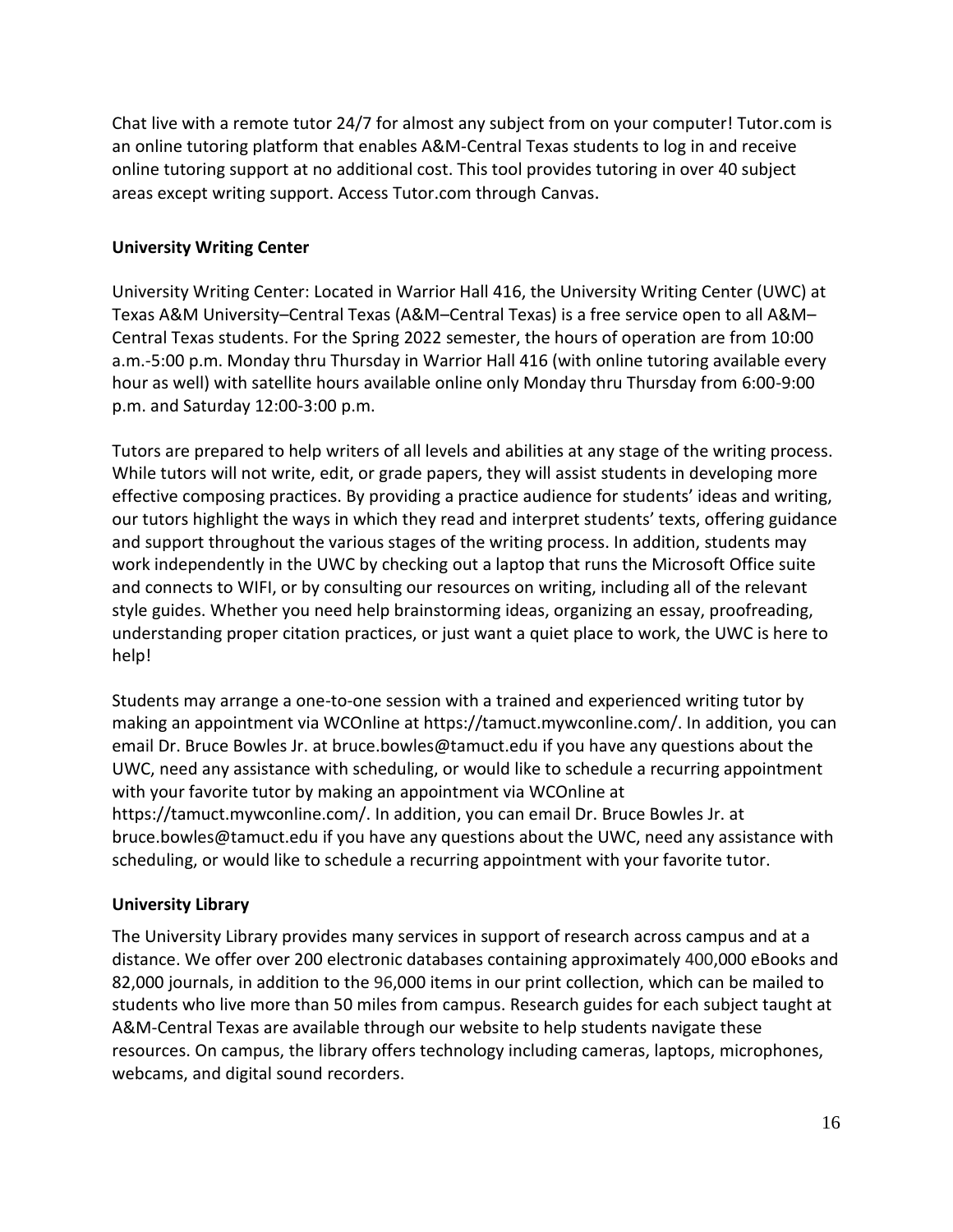Research assistance from a librarian is also available 24 hours a day through our online chat service, and at the reference desk when the library is open. Research sessions can be scheduled for more comprehensive assistance, and may take place virtually through WebEx, Microsoft Teams or in-person at the library. Schedule an [appointment](about:blank)

[here](about:blank) [https://tamuct.libcal.com/appointments/?g=6956]. Assistance may cover many topics, including how to find articles in peer-reviewed journals, how to cite resources, and how to piece together research for written assignments.

Our 27,000-square-foot facility on the A&M-Central Texas main campus includes student lounges, private study rooms, group work spaces, computer labs, family areas suitable for all ages, and many other features. Services such as interlibrary loan, TexShare, binding, and laminating are available. The library frequently offers workshops, tours, readings, and other events. For more information, please visit our Library [website](about:blank) [http://tamuct.libguides.com/index].

## **OPTIONAL POLICY STATEMENTS**

#### **A Note about Sexual Violence at A&M-Central Texas**

Sexual violence is a serious safety, social justice, and public health issue. The university offers support for anyone struggling with these issues. University faculty are mandated reporters, so if someone discloses that they were sexually assaulted (or a victim of Domestic/Dating Violence or Stalking) while a student at TAMUCT, faculty members are required to inform the Title IX Office. If you want to discuss any of these issues confidentially, you can do so through Student Wellness and Counseling (254-501-5955) located on the second floor of Warrior Hall (207L).

Sexual violence can occur on our campus because predators often feel emboldened, and victims often feel silenced or shamed. It is incumbent on ALL of us to find ways to actively create environments that tell predators we don't agree with their behaviors and tell survivors we will support them. Your actions matter. Don't be a bystander; be an agent of change. For additional information on campus policy and resources visit the [Title IX webpage](https://www.tamuct.edu/compliance/titleix.html) [\[https://www.tamuct.edu/compliance/titleix.html\]](https://www.tamuct.edu/compliance/titleix.html).

#### **Behavioral Intervention**

Texas A&M University-Central Texas cares about the safety, health, and well-being of its students, faculty, staff, and community. If you are aware of individuals for whom you have a concern, please make a referral to the Behavioral Intervention Team. Referring your concern shows you care. You can complete the [referral](https://cm.maxient.com/reportingform.php?TAMUCentralTexas&layout_id=2) online

[https://cm.maxient.com/reportingform.php?TAMUCentralTexas&layout\_id=2].

Anonymous referrals are accepted. Please see the [Behavioral Intervention Team](https://www.tamuct.edu/bit) website for more information [https://www.tamuct.edu/bit]. If a person's behavior poses an imminent threat to you or another, contact 911 or A&M-Central Texas University Police at 254-501-5800.